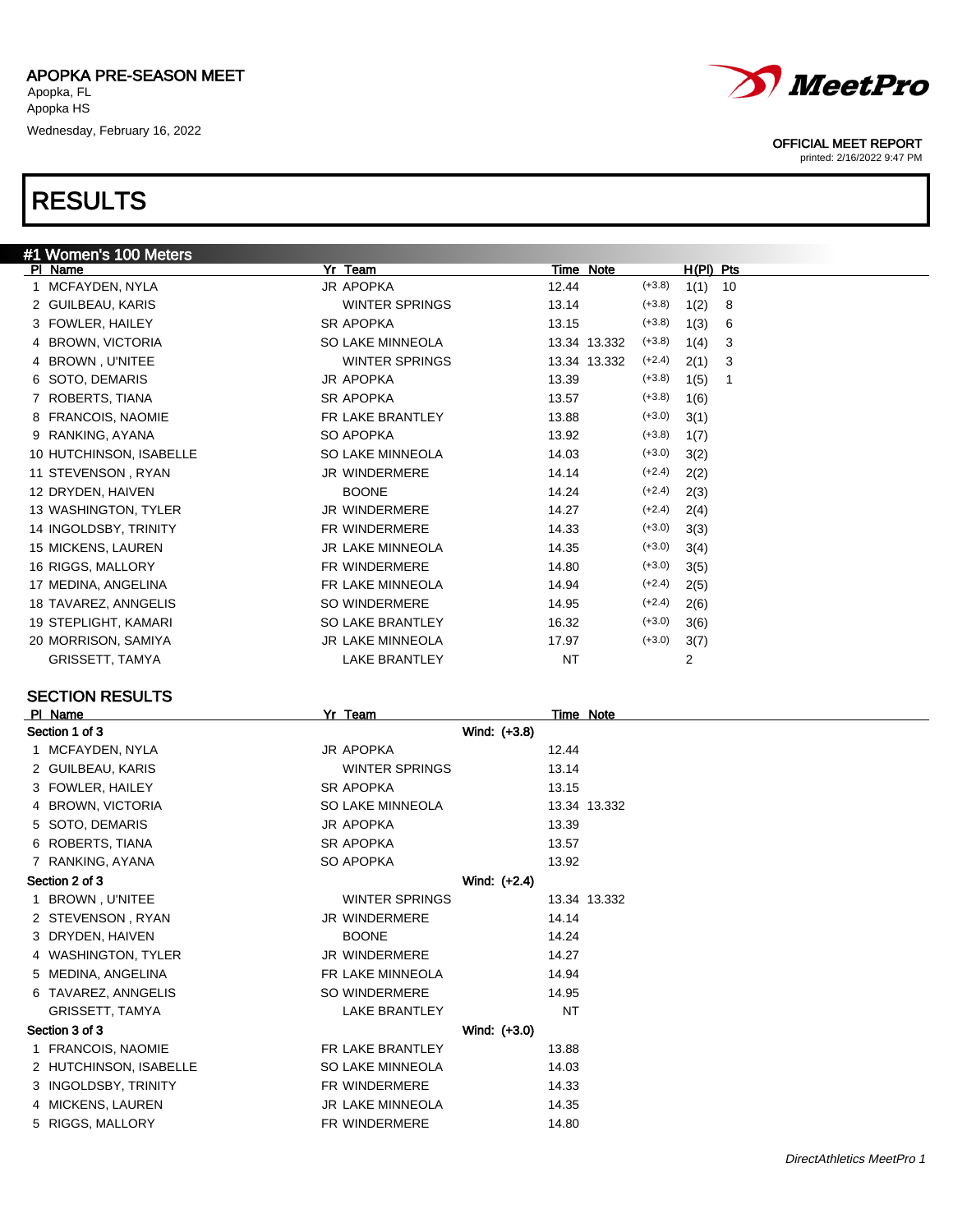



| #1 Women's 100 Meters (cont'd) |                         |                                 |
|--------------------------------|-------------------------|---------------------------------|
| PI Name                        | Yr Team                 | Time Note                       |
| 6 STEPLIGHT, KAMARI            | SO LAKE BRANTLEY        | 16.32                           |
| 7 MORRISON, SAMIYA             | JR LAKE MINNEOLA        | 17.97                           |
| #2 Men's 100 Meters            |                         |                                 |
| PI Name                        | Yr Team                 | Time Note<br>$H(PI)$ Pts        |
| BROWN, KEANDRE<br>$\mathbf{1}$ | SR APOPKA               | $(+1.1)$<br>11.47<br>1(1)<br>10 |
| 2 MAGLOIRE, KYEAURE            | <b>SR LAKE MINNEOLA</b> | $(+1.1)$<br>11.52<br>1(2)<br>8  |
| 3 EVANS, KAI                   | FR LAKE MINNEOLA        | $(+1.9)$<br>11.67<br>3(1)<br>6  |
| 4 GOHO, JOSEPH                 | SO BOONE                | $(+1.1)$<br>11.69<br>1(3)<br>4  |
| 5 BLAKE, JALEN                 | <b>WINTER SPRINGS</b>   | $(+1.1)$<br>11.71<br>1(4)<br>2  |
| KNAUTH, BRAYLON<br>6           | SO LAKE MINNEOLA        | $(+2.3)$<br>11.73<br>2(1)<br>1  |
| 7 GRANDISON, SHAYNE            | <b>BOONE</b>            | $(+2.3)$<br>11.76<br>2(2)       |
| TODD, MYLES<br>8               | <b>SR WINDERMERE</b>    | $(+1.1)$<br>11.79<br>1(5)       |
| ELAM, JULIAN<br>9              | <b>SR WINDERMERE</b>    | $(+1.9)$<br>11.83<br>3(2)       |
| 10 ORTIZ, RALPH                | <b>SR LAKE MINNEOLA</b> | $(+1.1)$<br>11.86<br>1(6)       |
| 11 BRITT, MALACHI              | SR APOPKA               | $(+2.3)$<br>11.95<br>2(3)       |
| 12 MIESAK, JOZEF               | FR WINDERMERE           | $(+1.1)$<br>11.99<br>1(7)       |
| 13 WILLIAMS, NEHEMIAH          | SO WINDERMERE           | $(+2.3)$<br>12.15<br>2(4)       |
| 14 WIGGINS, JASON              | SO LAKE MINNEOLA        | $(+1.9)$<br>12.18<br>3(3)       |
| 15 GIRTMAN, DEVIN              | SO APOPKA               | $(+1.9)$<br>12.23<br>3(4)       |
| 16 NICOLAS, TRAVENS            | SO APOPKA               | $(+1.9)$<br>12.54<br>3(5)       |
| 17 RAMIREZ, RELAMP             | SR LAKE BRANTLEY        | $(+1.9)$<br>12.60<br>3(6)       |
| 18 GANTZ, JOSHUA               | FR APOPKA               | $(+2.3)$<br>12.75               |
|                                | SO LAKE BRANTLEY        | 2(5)<br>$(+1.9)$                |
| 19 CATANO, ALEXANDER           | FR LAKE BRANTLEY        | 12.94<br>3(7)<br>$(+2.3)$       |
| 20 CRAYTON, HASANI             |                         | 13.10<br>2(6)<br>$(+1.9)$       |
| 21 NORTHE, MICHAEL             | FR LAKE BRANTLEY        | 13.27<br>3(8)                   |
| <b>SECTION RESULTS</b>         |                         |                                 |
| PI Name                        | Yr Team                 | <b>Time Note</b>                |
| Section 1 of 3                 | Wind: (+1.1)            |                                 |
| 1 BROWN, KEANDRE               | SR APOPKA               | 11.47                           |
| 2 MAGLOIRE, KYEAURE            | <b>SR LAKE MINNEOLA</b> | 11.52                           |
| 3 GOHO, JOSEPH                 | SO BOONE                | 11.69                           |
| 4 BLAKE, JALEN                 | WINTER SPRINGS          | 11.71                           |
| 5 TODD, MYLES                  | <b>SR WINDERMERE</b>    | 11.79                           |
| 6 ORTIZ, RALPH                 | <b>SR LAKE MINNEOLA</b> | 11.86                           |
| 7 MIESAK, JOZEF                | FR WINDERMERE           | 11.99                           |
| Section 2 of 3                 | Wind: (+2.3)            |                                 |
| 1 KNAUTH, BRAYLON              | SO LAKE MINNEOLA        | 11.73                           |
| 2 GRANDISON, SHAYNE            | <b>BOONE</b>            | 11.76                           |
| 3 BRITT, MALACHI               | SR APOPKA               | 11.95                           |
| 4 WILLIAMS, NEHEMIAH           | SO WINDERMERE           | 12.15                           |
|                                |                         |                                 |
| 5 GANTZ, JOSHUA                | FR APOPKA               | 12.75                           |
| 6 CRAYTON, HASANI              | FR LAKE BRANTLEY        | 13.10                           |
| Section 3 of 3                 | Wind: (+1.9)            |                                 |
| 1 EVANS, KAI                   | FR LAKE MINNEOLA        | 11.67                           |
| 2 ELAM, JULIAN                 | SR WINDERMERE           | 11.83                           |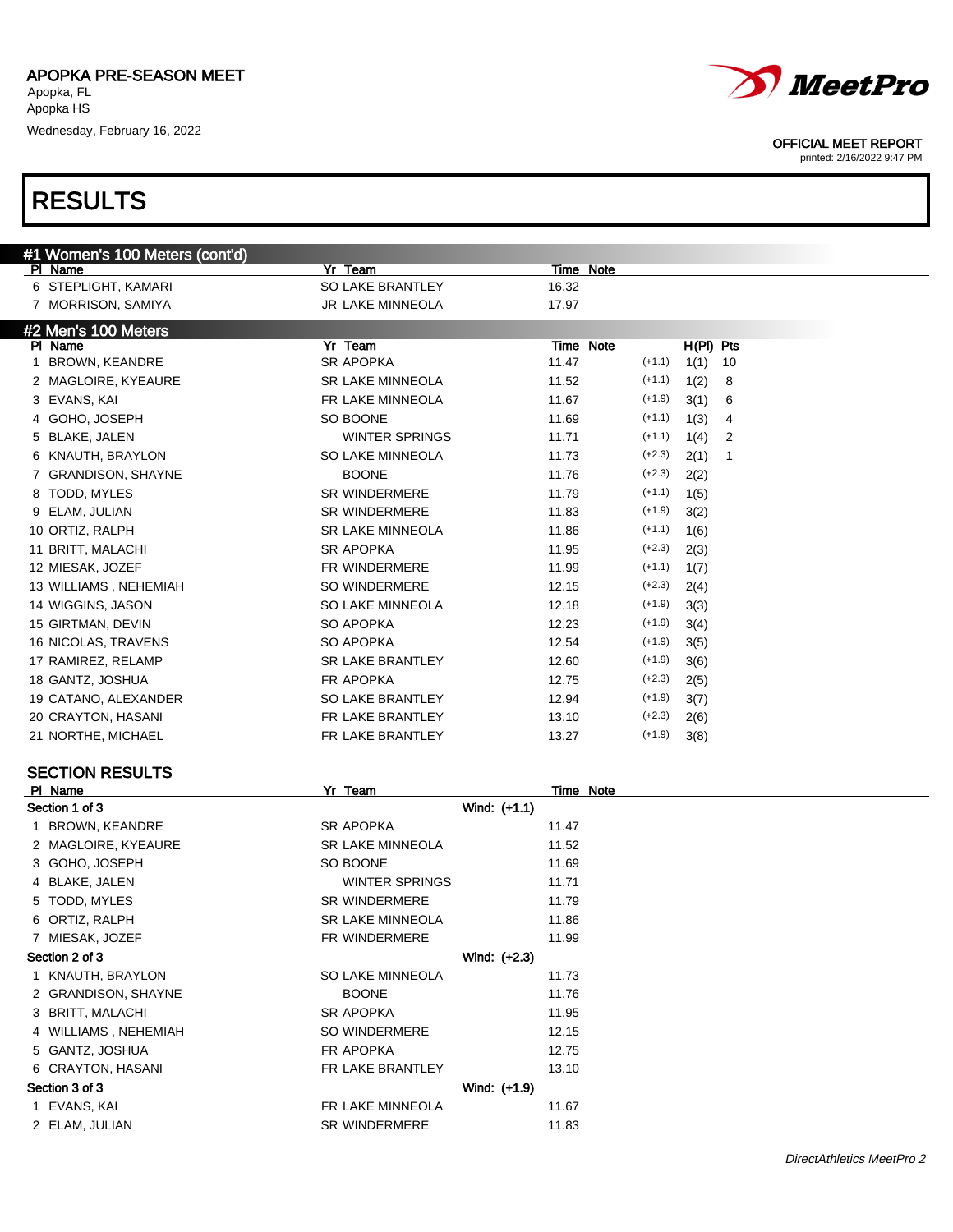

#### OFFICIAL MEET REPORT

printed: 2/16/2022 9:47 PM

### RESULTS

| #2 Men's 100 Meters (cont'd) |                         |           |
|------------------------------|-------------------------|-----------|
| PI Name                      | Yr Team                 | Time Note |
| 3 WIGGINS, JASON             | SO LAKE MINNEOLA        | 12.18     |
| 4 GIRTMAN, DEVIN             | SO APOPKA               | 12.23     |
| 5 NICOLAS, TRAVENS           | SO APOPKA               | 12.54     |
| 6 RAMIREZ, RELAMP            | <b>SR LAKE BRANTLEY</b> | 12.60     |
| 7 CATANO, ALEXANDER          | <b>SO LAKE BRANTLEY</b> | 12.94     |
| 8 NORTHE, MICHAEL            | FR LAKE BRANTLEY        | 13.27     |
| #3 Women's 1600 Meters       |                         |           |

| <b>BOONE</b>            | 5:36.78 | 10             |     |
|-------------------------|---------|----------------|-----|
| <b>WINTER SPRINGS</b>   | 5:41.90 | 8              |     |
| <b>JR LAKE MINNEOLA</b> | 5:51.06 | 6              |     |
| FR LAKE MINNEOLA        | 5:52.93 | 4              |     |
| FR WINDERMERE           | 5:56.28 | $\overline{2}$ |     |
| <b>JR WINDERMERE</b>    | 5:57.28 |                |     |
| <b>JR WINDERMERE</b>    | 6:10.69 |                |     |
| <b>LAKE BRANTLEY</b>    | 6:20.02 |                |     |
| <b>LAKE BRANTLEY</b>    | 6:56.52 |                |     |
| FR APOPKA               | 7:01.81 |                |     |
| <b>LAKE BRANTLEY</b>    | 7:12.34 |                |     |
|                         | Yr Team | Time Note      | Pts |

#4 Men's 1600 Meters

| PI Name                | Yr<br>Team           | Time Note | H(PI) Pts |    |
|------------------------|----------------------|-----------|-----------|----|
| 1 MERCADO, AARON       | SR BOONE             | 4:44.61   | 1(1)      | 10 |
| 2 VAN GELDER, KARL     | <b>BOONE</b>         | 4:49.47   | 1(2)      | 8  |
| 3 WHETTEN, PADEN       | JR LAKE MINNEOLA     | 5:03.78   | 1(3)      | 6  |
| 4 ELLENBACK, LUKE      | <b>JR WINDERMERE</b> | 5:13.82   | 1(4)      | 4  |
| 5 FULLER, JAYDEN       | FR LAKE BRANTLEY     | 5:20.92   | 2(1)      | 2  |
| 6 BITTNER, MATTHEW     | <b>SR WINDERMERE</b> | 5:22.60   | 1(5)      | 1  |
| 7 TEODORU, CHRISTOPHER | SO LAKE MINNEOLA     | 5:27.57   | 1(6)      |    |
| 8 HOLT, LANDON         | FR LAKE BRANTLEY     | 5:28.70   | 2(2)      |    |
| 9 RIEGLER, KAIDEN      | SO LAKE BRANTLEY     | 5:32.94   | 1(7)      |    |
| 10 MANDATO, MICHAEL    | <b>FR WINDERMERE</b> | 5:37.32   | 2(3)      |    |
| 11 FRANCOIS, SKYLER    | FR LAKE BRANTLEY     | 5:42.99   | 1(8)      |    |
| 12 SANDERS, RYAN       | FR LAKE MINNEOLA     | 5:52.12   | 2(4)      |    |
| 13 TRINH, BRIAN        | <b>JR WINDERMERE</b> | 5:53.17   | 2(5)      |    |
| 14 PRADA, AL           | FR WINDERMERE        | 5:54.58   | 2(6)      |    |
| 15 BEABEY, MICHAEL     | FR APOPKA            | 5.58.19   | 1(9)      |    |
| 16 OVERTON, BOWEN      | <b>FR WINDERMERE</b> | 6:02.47   | 2(7)      |    |
| 17 COOKE, JAMES        | JR LAKE MINNEOLA     | 6:03.69   | 1(10)     |    |
| 18 EKEBERGH, NIKLAS    | FR WINDERMERE        | 6:03.74   | 1(11)     |    |
| 19 RIEGEL BROWN, CAIN  | <b>FR WINDERMERE</b> | 6:21.65   | 2(8)      |    |
|                        |                      |           |           |    |
| <b>SECTION RESULTS</b> |                      |           |           |    |
| PI Name                | Yr Team              | Time Note |           |    |
| Section 1 of 2         |                      |           |           |    |
| 1 MERCADO, AARON       | SR BOONE             | 4:44.61   |           |    |
|                        |                      |           |           |    |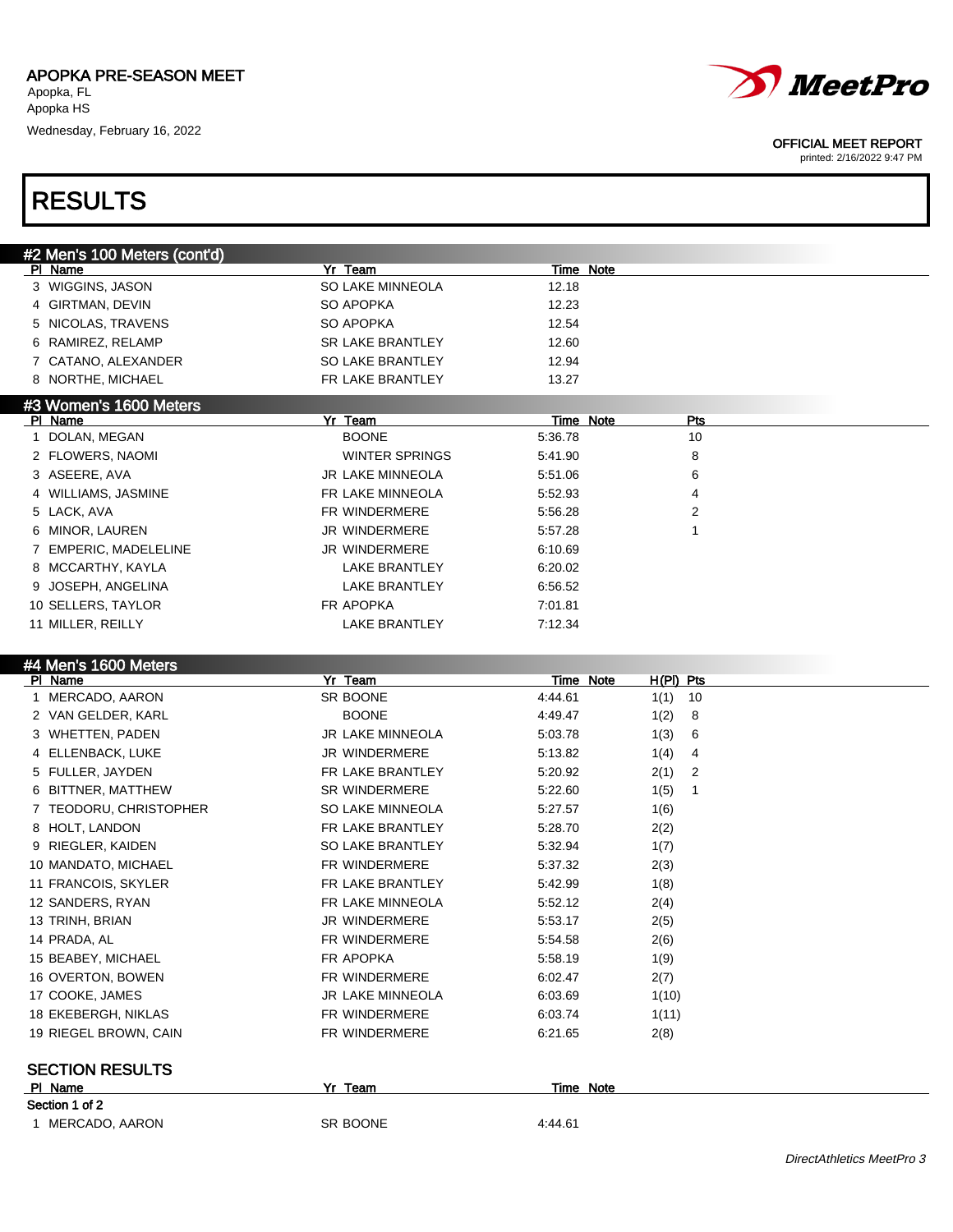

printed: 2/16/2022 9:47 PM

# RESULTS

| #4 Men's 1600 Meters (cont'd) |                         |                                   |  |
|-------------------------------|-------------------------|-----------------------------------|--|
| PI Name                       | Yr Team                 | Time Note                         |  |
| 2 VAN GELDER, KARL            | <b>BOONE</b>            | 4:49.47                           |  |
| 3 WHETTEN, PADEN              | JR LAKE MINNEOLA        | 5:03.78                           |  |
| 4 ELLENBACK, LUKE             | JR WINDERMERE           | 5:13.82                           |  |
| 5 BITTNER, MATTHEW            | <b>SR WINDERMERE</b>    | 5:22.60                           |  |
| 6 TEODORU, CHRISTOPHER        | SO LAKE MINNEOLA        | 5:27.57                           |  |
| 7 RIEGLER, KAIDEN             | SO LAKE BRANTLEY        | 5:32.94                           |  |
| 8 FRANCOIS, SKYLER            | FR LAKE BRANTLEY        | 5:42.99                           |  |
| 9 BEABEY, MICHAEL             | FR APOPKA               | 5:58.19                           |  |
| 10 COOKE, JAMES               | JR LAKE MINNEOLA        | 6:03.69                           |  |
| 11 EKEBERGH, NIKLAS           | FR WINDERMERE           | 6:03.74                           |  |
| Section 2 of 2                |                         |                                   |  |
| 1 FULLER, JAYDEN              | FR LAKE BRANTLEY        | 5:20.92                           |  |
| 2 HOLT, LANDON                | FR LAKE BRANTLEY        | 5:28.70                           |  |
| 3 MANDATO, MICHAEL            | FR WINDERMERE           | 5:37.32                           |  |
| 4 SANDERS, RYAN               | FR LAKE MINNEOLA        | 5:52.12                           |  |
| 5 TRINH, BRIAN                | <b>JR WINDERMERE</b>    | 5:53.17                           |  |
| 6 PRADA, AL                   | FR WINDERMERE           | 5:54.58                           |  |
| 7 OVERTON, BOWEN              | FR WINDERMERE           | 6:02.47                           |  |
| 8 RIEGEL BROWN, CAIN          | FR WINDERMERE           | 6:21.65                           |  |
| #5 Women's 400 Meters         |                         |                                   |  |
| PI Name                       | Yr Team                 | Time Note<br>$H(PI)$ Pts          |  |
| 1 GIAMBALVO, ELLA             | <b>WINTER SPRINGS</b>   | 1:06.25<br>10<br>1(1)             |  |
| 2 BOLDEN, TAMYA               | SO LAKE MINNEOLA        | 1:11.79<br>1(2)<br>8              |  |
| 3 MINOR, AVA                  | JR WINDERMERE           | 1:13.23<br>2(1)<br>6              |  |
| 4 HOYT, KYRA                  | FR LAKE MINNEOLA        | 1:15.64<br>1(3)<br>4              |  |
| 5 KUNZE, LILLY                | JR LAKE MINNEOLA        | $\overline{2}$<br>1:20.32<br>1(4) |  |
| 6 MARTINEZ, MELISSA           | SO LAKE BRANTLEY        | 1:42.37<br>2(2)<br>1              |  |
|                               |                         |                                   |  |
| <b>SECTION RESULTS</b>        |                         |                                   |  |
| PI Name                       | Yr Team                 | Time Note                         |  |
| Section 1 of 2                |                         |                                   |  |
| 1 GIAMBALVO, ELLA             | <b>WINTER SPRINGS</b>   | 1:06.25                           |  |
| 2 BOLDEN, TAMYA               | <b>SO LAKE MINNEOLA</b> | 1:11.79                           |  |
| 3 HOYT, KYRA                  | FR LAKE MINNEOLA        | 1:15.64                           |  |
| 4 KUNZE, LILLY                | <b>JR LAKE MINNEOLA</b> | 1:20.32                           |  |
| Section 2 of 2                |                         |                                   |  |
| 1 MINOR, AVA                  | JR WINDERMERE           | 1:13.23                           |  |
| 2 MARTINEZ, MELISSA           | SO LAKE BRANTLEY        | 1:42.37                           |  |
| <b>6 Men's 400 Meters</b>     |                         |                                   |  |
| PI Name                       | Yr Team                 | Time Note<br>$H(PI)$ Pts          |  |
| 1 MIZELL, AIDAN               | <b>BOONE</b>            | 10<br>48.53<br>1(1)               |  |
| 2 HORNE, DONOVAN              | SR APOPKA               | 49.83<br>1(2)<br>8                |  |
| 3 MIZELL, ISAIAH              | FR BOONE                | 51.50<br>1(3)<br>6                |  |
| 4 NOTO, LUKE                  | SO WINDERMERE           | 51.76<br>1(4)<br>4                |  |
| 5 DARCELIN, NAJJI             | SR APOPKA               | 55.22<br>1(5)<br>2                |  |
| 6 REED, ASHTON                | SR APOPKA               | 55.33<br>1(6)<br>1                |  |
|                               |                         |                                   |  |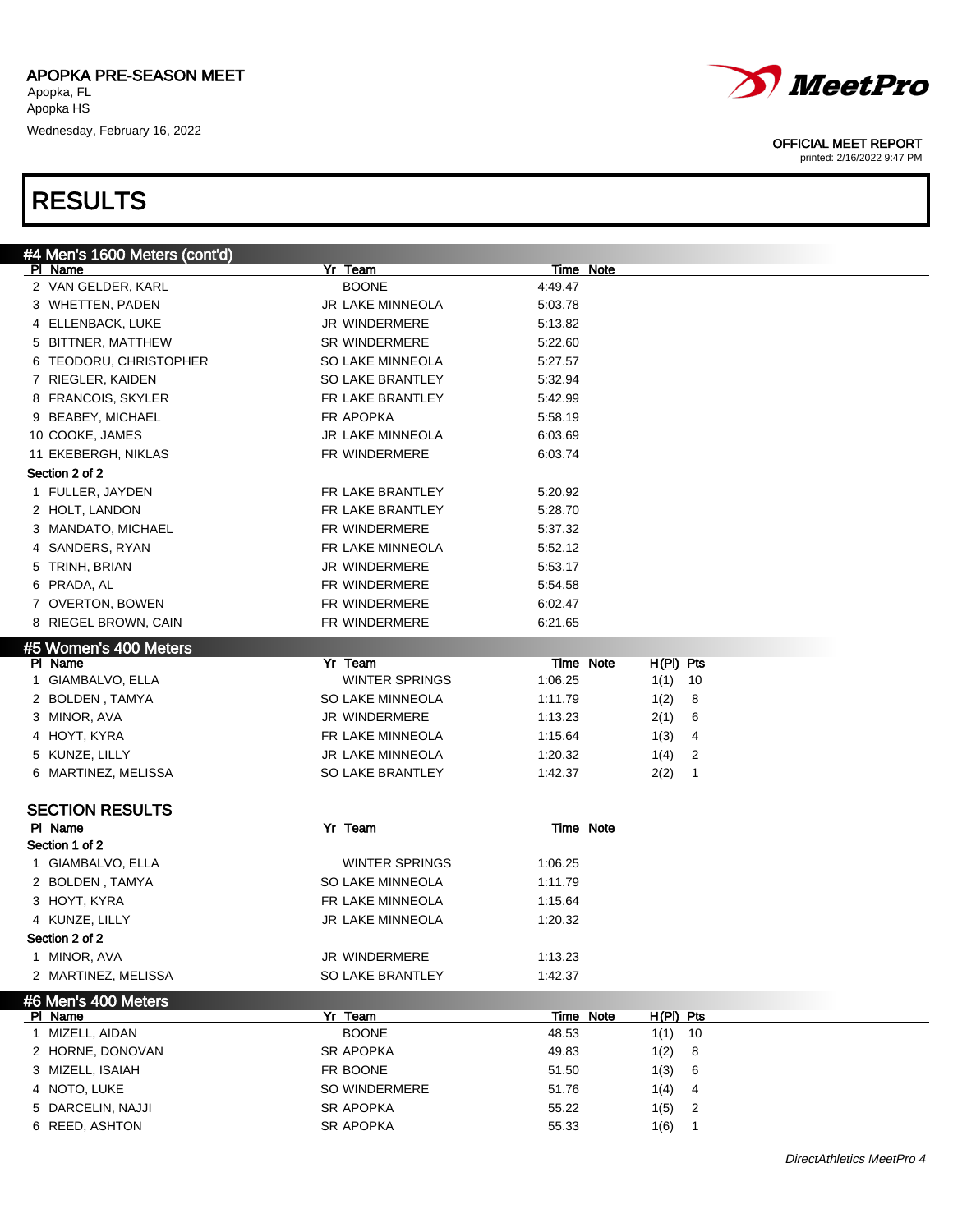



#### OFFICIAL MEET REPORT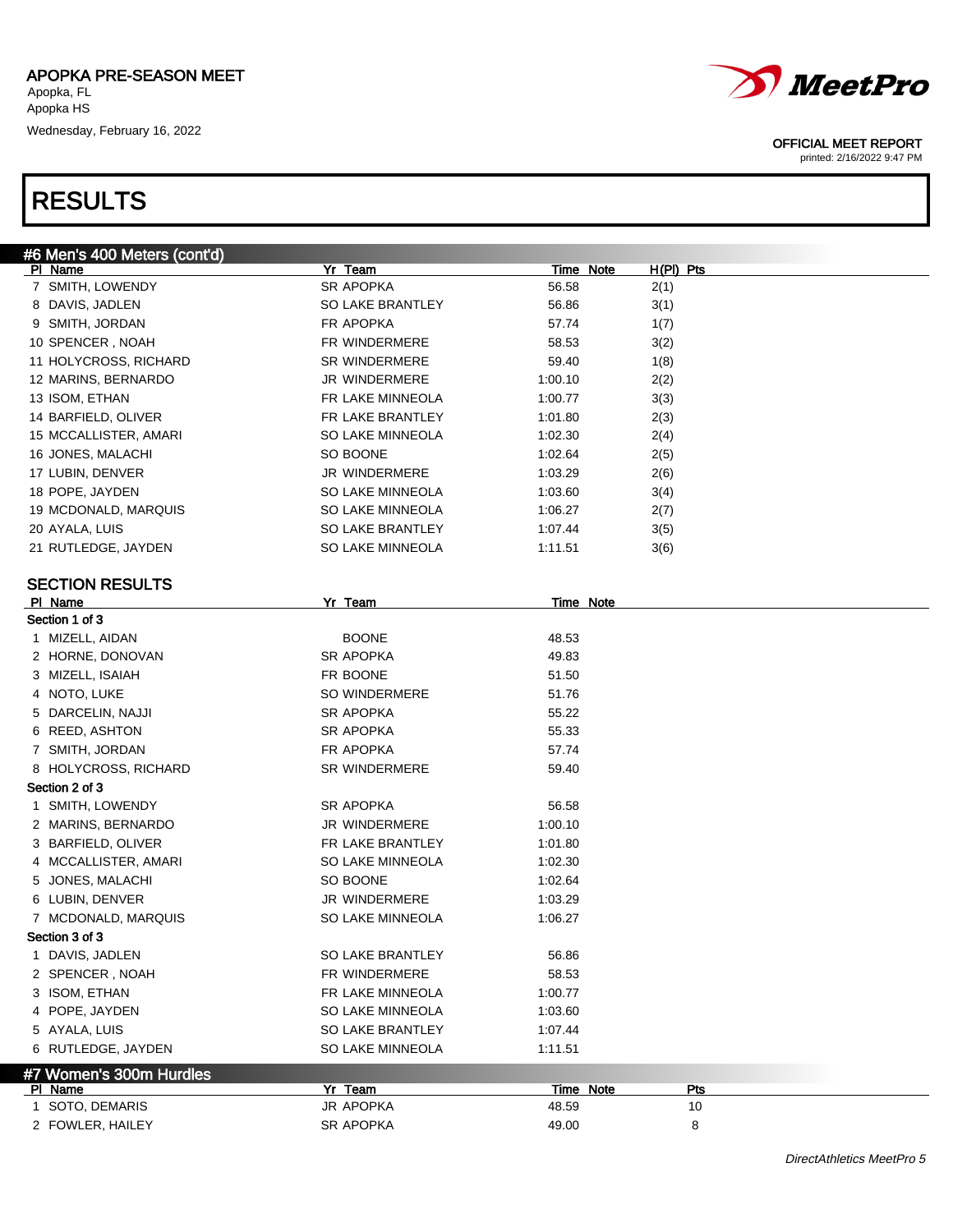

#### OFFICIAL MEET REPORT

printed: 2/16/2022 9:47 PM

# RESULTS

| #7 Women's 300m Hurdles (cont'd) |                         |           |            |
|----------------------------------|-------------------------|-----------|------------|
| PI Name                          | Team                    | Time Note | <b>Pts</b> |
| 3 OVERBY, NIA                    | JR BOONE                | 50.74     |            |
| 4 INGOLDSBY, TRINITY             | FR WINDERMERE           | 50.89     |            |
| 5 THOMASELLI, RILEY              | FR LAKE MINNEOLA        | 55.54     |            |
| 6 PETERS, ARISSA                 | <b>JR LAKE MINNEOLA</b> | 57.78     |            |

#### #8 Men's 300m Hurdles<br>| PL Name Pr Team Time Note H(PI) Pts 1 HORTON, RODERICK BOONE 41.33 1(1) 10 2 ELAM, JULIAN SR WINDERMERE 42.76 1(2) 8 3 CAVALCANTI, ARTHUR SO WINDERMERE 43.26 1(3) 6 4 CARMAN, KEVIN SR LAKE MINNEOLA 45.65 2(1) 4 5 ELLENBACK, LUKE JR WINDERMERE 46.32 1(4) 2 6 HUGHES, PATRICK **SR LAKE BRANTLEY** 46.65 1(5) 1 7 HARRIS, LUKE SO LAKE BRANTLEY 47.18 1(6) 8 DICKERSON, JALEN JR LAKE MINNEOLA 47.44 2(2) 9 GARCIA-RIVERO, JAVIER JR WINDERMERE 48.62 2(3) 10 SMITH, KENNETH FR LAKE MINNEOLA 48.91 2(4)

#### SECTION RESULTS

| PI Name                 | Yr Team                 | Time Note |
|-------------------------|-------------------------|-----------|
| Section 1 of 2          |                         |           |
| 1 HORTON, RODERICK      | <b>BOONE</b>            | 41.33     |
| 2 ELAM, JULIAN          | <b>SR WINDERMERE</b>    | 42.76     |
| 3 CAVALCANTI, ARTHUR    | SO WINDERMERE           | 43.26     |
| 4 ELLENBACK, LUKE       | <b>JR WINDERMERE</b>    | 46.32     |
| 5 HUGHES, PATRICK       | <b>SR LAKE BRANTLEY</b> | 46.65     |
| 6 HARRIS, LUKE          | <b>SO LAKE BRANTLEY</b> | 47.18     |
| Section 2 of 2          |                         |           |
| 1 CARMAN, KEVIN         | <b>SR LAKE MINNEOLA</b> | 45.65     |
| 2 DICKERSON, JALEN      | <b>JR LAKE MINNEOLA</b> | 47.44     |
| 3 GARCIA-RIVERO, JAVIER | <b>JR WINDERMERE</b>    | 48.62     |
| 4 SMITH, KENNETH        | FR LAKE MINNEOLA        | 48.91     |

### #9 Women's 800 Meters

| PI Name               | Yr Team               |         | Time Note<br>Pts |  |
|-----------------------|-----------------------|---------|------------------|--|
| 1 WELLS, CAROLINE     | <b>WINTER SPRINGS</b> | 2:13.93 | 10               |  |
| 2 EUGENE, OLIVIA      | SO APOPKA             | 2:28.21 | 8                |  |
| 3 FITOS, KAELYNN      | SO WINDERMERE         | 2:35.77 | 6                |  |
| 4 LACK, AVA           | FR WINDERMERE         | 2:38.36 | 4                |  |
| 5 MINOR, LAUREN       | <b>JR WINDERMERE</b>  | 2:38.57 | 2                |  |
| 6 WILLIAMS, JASMINE   | FR LAKE MINNEOLA      | 2:39.51 |                  |  |
| 7 EMPERIC, MADELELINE | <b>JR WINDERMERE</b>  | 2:42.45 |                  |  |
| 8 DUDEK, CHARLOTTE    | FR WINDERMERE         | 2:48.08 |                  |  |
| 9 PERKINS, LAUREN     | <b>SR WINDERMERE</b>  | 2:53.31 |                  |  |
| 10 ROMANI, THAMIA     | SO LAKE MINNEOLA      | 2:54.29 |                  |  |
| 11 JOSEPH, ANGELINA   | <b>LAKE BRANTLEY</b>  | 2:54.37 |                  |  |
| 12 MCCARTHY, KAYLA    | <b>LAKE BRANTLEY</b>  | 2:59.65 |                  |  |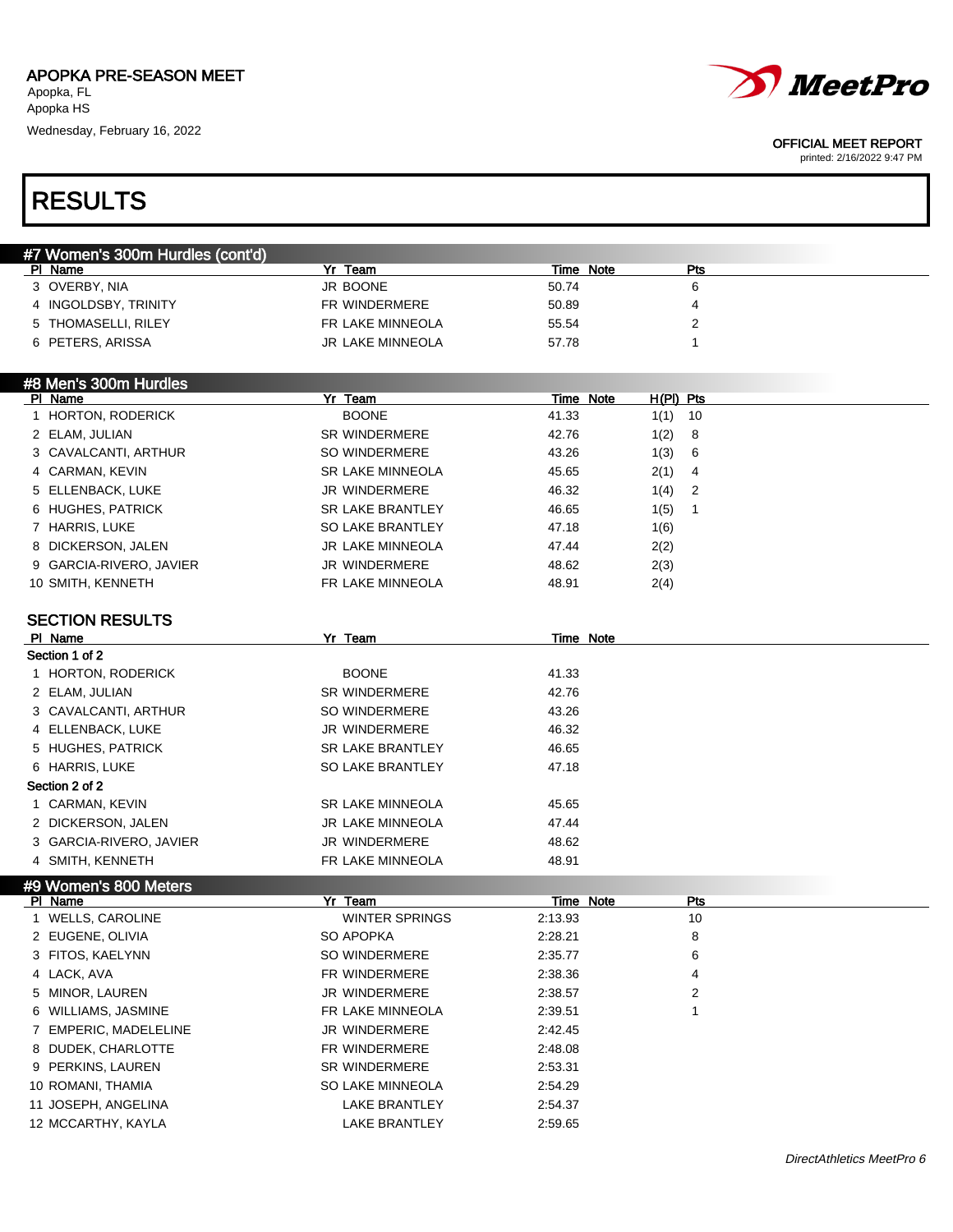

#### OFFICIAL MEET REPORT

printed: 2/16/2022 9:47 PM

# RESULTS

| #9 Women's 800 Meters (cont'd) |                         |           |           |              |
|--------------------------------|-------------------------|-----------|-----------|--------------|
| PI Name                        | Yr Team                 | Time Note |           | Pts          |
| 13 MILLER, REILLY              | <b>LAKE BRANTLEY</b>    | 3:10.24   |           |              |
| 14 PINDER, TYRA                | FR LAKE MINNEOLA        | 4:00.68   |           |              |
|                                |                         |           |           |              |
| #10 Men's 800 Meters           |                         |           |           |              |
| PI Name                        | Yr Team                 | Time Note | H(PI) Pts |              |
| 1 MUSSELWHITE, NOAH            | JR APOPKA               | 1:57.61   | 1(1)      | 10           |
| 2 CARRILLO, EMMANUEL           | JR LAKE MINNEOLA        | 2:04.67   | 1(2)      | 8            |
| 3 BRASWELL, NATHAN             | SR WINDERMERE           | 2:05.93   | 1(3)      | 6            |
| 4 NIEMAN, QUINN                | JR LAKE MINNEOLA        | 2:09.77   | 2(1)      | 4            |
| 5 WHETTEN, PADEN               | JR LAKE MINNEOLA        | 2:10.99   | 2(2)      | 2            |
| 6 HOLT, LANDON                 | FR LAKE BRANTLEY        | 2:11.64   | 2(3)      | $\mathbf{1}$ |
| 7 RIEGLER, KAIDEN              | SO LAKE BRANTLEY        | 2:16.85   | 1(4)      |              |
| 8 MANDATO, MICHAEL             | FR WINDERMERE           | 2:19.65   | 2(4)      |              |
| 9 BITTNER, MATTHEW             | SR WINDERMERE           | 2:20.87   | 1(5)      |              |
| 10 FULLER, JAYDEN              | FR LAKE BRANTLEY        | 2:22.02   | 1(6)      |              |
| 11 NOTO, ROSARIO               | <b>SR WINDERMERE</b>    | 2:24.00   | 2(5)      |              |
| 12 TEODORU, CHRISTOPHER        | SO LAKE MINNEOLA        | 2:24.13   | 2(6)      |              |
| 13 STAHLL, TRENTON             | JR LAKE BRANTLEY        | 2:24.65   | 1(7)      |              |
| 14 RAMIREZ, RELAMP             | <b>SR LAKE BRANTLEY</b> | 2:24.92   | 1(8)      |              |
| 15 TRINH, BRIAN                | JR WINDERMERE           | 2:30.67   | 2(7)      |              |
| 16 FRANCOIS, SKYLER            | FR LAKE BRANTLEY        | 2:31.68   | 1(9)      |              |
| 17 CRISPINO, DOMINICK          | SO LAKE MINNEOLA        | 2:32.03   | 1(10)     |              |
| 18 OVERTON, BOWEN              | FR WINDERMERE           | 2:33.93   | 2(8)      |              |
| 19 BRANCH, JACKSON             | FR LAKE MINNEOLA        | 2:35.85   | 2(9)      |              |
| 20 MCCULLOUGH, MATTHEW         | FR LAKE MINNEOLA        | 2:36.60   | 2(10)     |              |
| 21 DUKES, SEAN                 | FR LAKE MINNEOLA        | 2:36.82   | 1(11)     |              |
| 22 RIEGEL BROWN, CAIN          | FR WINDERMERE           | 2:36.96   | 2(11)     |              |
| 23 PRADA, AL                   | FR WINDERMERE           | 2:37.05   | 2(12)     |              |
| 24 EKEBERGH, NIKLAS            | FR WINDERMERE           | 2:41.55   | 1(12)     |              |
|                                |                         |           |           |              |
| <b>SECTION RESULTS</b>         |                         |           |           |              |
| PI Name                        | Yr Team                 | Time Note |           |              |
| Section 1 of 2                 |                         |           |           |              |
| 1 MUSSELWHITE, NOAH            | JR APOPKA               | 1:57.61   |           |              |
| 2 CARRILLO, EMMANUEL           | JR LAKE MINNEOLA        | 2:04.67   |           |              |
| 3 BRASWELL, NATHAN             | <b>SR WINDERMERE</b>    | 2:05.93   |           |              |
| 4 RIEGLER, KAIDEN              | SO LAKE BRANTLEY        | 2:16.85   |           |              |
| 5 BITTNER, MATTHEW             | SR WINDERMERE           | 2:20.87   |           |              |
| 6 FULLER, JAYDEN               | FR LAKE BRANTLEY        | 2:22.02   |           |              |
| 7 STAHLL, TRENTON              | JR LAKE BRANTLEY        | 2:24.65   |           |              |
| 8 RAMIREZ, RELAMP              | SR LAKE BRANTLEY        | 2:24.92   |           |              |
| 9 FRANCOIS, SKYLER             | FR LAKE BRANTLEY        | 2:31.68   |           |              |
| 10 CRISPINO, DOMINICK          | SO LAKE MINNEOLA        | 2:32.03   |           |              |
| 11 DUKES, SEAN                 | FR LAKE MINNEOLA        | 2:36.82   |           |              |
| 12 EKEBERGH, NIKLAS            | FR WINDERMERE           | 2:41.55   |           |              |
| Section 2 of 2                 |                         |           |           |              |
| 1 NIEMAN, QUINN                | JR LAKE MINNEOLA        | 2:09.77   |           |              |
|                                |                         |           |           |              |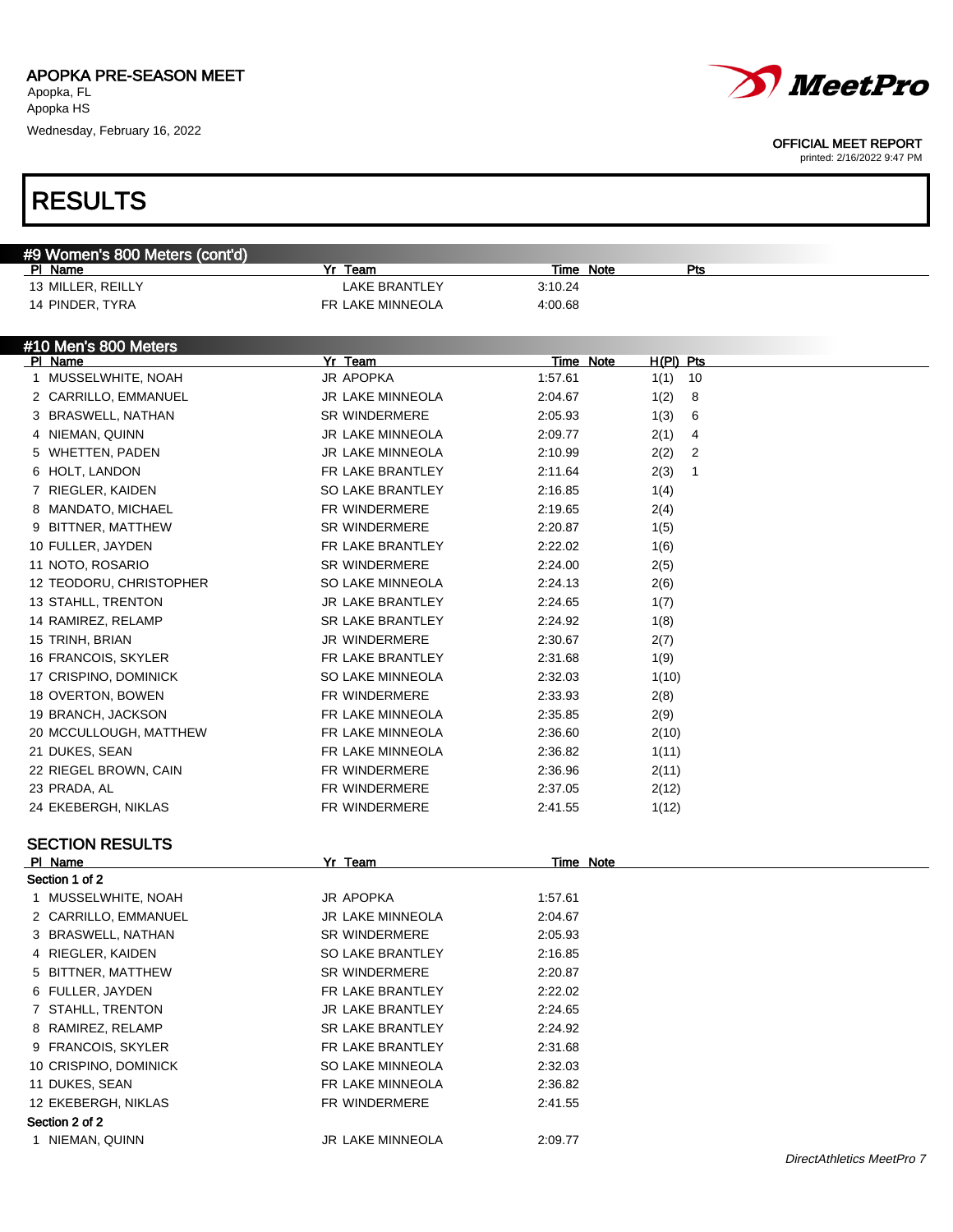

printed: 2/16/2022 9:47 PM

### RESULTS

| #10 Men's 800 Meters (cont'd) |                       |              |                  |          |           |                |  |
|-------------------------------|-----------------------|--------------|------------------|----------|-----------|----------------|--|
| PI Name                       | Yr Team               |              | <b>Time Note</b> |          |           |                |  |
| 2 WHETTEN, PADEN              | JR LAKE MINNEOLA      | 2:10.99      |                  |          |           |                |  |
| 3 HOLT, LANDON                | FR LAKE BRANTLEY      | 2:11.64      |                  |          |           |                |  |
| 4 MANDATO, MICHAEL            | FR WINDERMERE         | 2:19.65      |                  |          |           |                |  |
| 5 NOTO, ROSARIO               | <b>SR WINDERMERE</b>  | 2:24.00      |                  |          |           |                |  |
| 6 TEODORU, CHRISTOPHER        | SO LAKE MINNEOLA      | 2:24.13      |                  |          |           |                |  |
| 7 TRINH, BRIAN                | JR WINDERMERE         | 2:30.67      |                  |          |           |                |  |
| 8 OVERTON, BOWEN              | FR WINDERMERE         | 2:33.93      |                  |          |           |                |  |
| 9 BRANCH, JACKSON             | FR LAKE MINNEOLA      | 2:35.85      |                  |          |           |                |  |
| 10 MCCULLOUGH, MATTHEW        | FR LAKE MINNEOLA      | 2:36.60      |                  |          |           |                |  |
| 11 RIEGEL BROWN, CAIN         | FR WINDERMERE         | 2:36.96      |                  |          |           |                |  |
| 12 PRADA, AL                  | FR WINDERMERE         | 2:37.05      |                  |          |           |                |  |
| #11 Women's 200 Meters        |                       |              |                  |          |           |                |  |
| PI Name                       | Yr Team               |              | Time Note        |          | H(PI) Pts |                |  |
| 1 MCFAYDEN, NYLA              | JR APOPKA             | 25.33        |                  | $(+1.6)$ | 1(1)      | 10             |  |
| 2 GUILBEAU, KARIS             | <b>WINTER SPRINGS</b> | 27.26        |                  | $(+1.6)$ | 1(2)      | 8              |  |
| 3 ROBERTS, TIANA              | <b>SR APOPKA</b>      | 27.68        |                  | $(+1.6)$ | 1(3)      | 6              |  |
| 4 RANKING, AYANA              | SO APOPKA             | 27.98        |                  | $(+1.6)$ | 1(4)      | 4              |  |
| 5 STEVENSON, RYAN             | JR WINDERMERE         | 28.85        |                  | $(+1.6)$ | 1(5)      | $\overline{2}$ |  |
| 6 WASHINGTON, TYLER           | JR WINDERMERE         | 29.18        |                  | $(+1.6)$ | 1(6)      | $\mathbf{1}$   |  |
| 7 HUTCHINSON, ISABELLE        | SO LAKE MINNEOLA      | 29.21        |                  | (NW)     | 3(1)      |                |  |
| 8 GANTZ, ANIYA                | JR APOPKA             | 29.25        |                  | $(+2.7)$ | 2(1)      |                |  |
| 9 FRANCOIS, NAOMIE            | FR LAKE BRANTLEY      | 29.27        |                  | $(+2.7)$ | 2(2)      |                |  |
| 10 WILLIAMS, ANGEL            | <b>SR APOPKA</b>      | 29.47        |                  | $(+2.7)$ | 2(3)      |                |  |
| 11 TAVAREZ, ANNGELIS          | SO WINDERMERE         | 30.80        |                  | $(+2.7)$ | 2(4)      |                |  |
| 12 RIGGS, MALLORY             | FR WINDERMERE         | 31.04        |                  | $(+2.7)$ | 2(5)      |                |  |
| 13 GANZY, ALEXIS              | SO BOONE              | 32.00        |                  | $(+1.6)$ | 1(7)      |                |  |
| 14 CALDWELL, ANA              | JR LAKE MINNEOLA      | 32.09        |                  | $(+2.7)$ | 2(6)      |                |  |
| 15 WAFFUBA, HANNAH            | FR LAKE MINNEOLA      | 33.23        |                  | (NW)     | 3(2)      |                |  |
| 16 DAVENPORT, ADDISON         | FR LAKE MINNEOLA      | 33.67        |                  | $(+2.7)$ | 2(7)      |                |  |
| 17 STEPLIGHT, KAMARI          | SO LAKE BRANTLEY      | 34.60        |                  | (NW)     | 3(3)      |                |  |
| 18 MARTINEZ, MELISSA          | SO LAKE BRANTLEY      | 41.71        |                  | (NW)     | 3(4)      |                |  |
| 19 MARTINEZ, BELISSA          | SO LAKE BRANTLEY      | 43.41        |                  | (NW)     | 3(5)      |                |  |
|                               |                       |              |                  |          |           |                |  |
| <b>SECTION RESULTS</b>        |                       |              |                  |          |           |                |  |
| PI Name                       | Yr Team               |              | Time Note        |          |           |                |  |
| Section 1 of 3                |                       | Wind: (+1.6) |                  |          |           |                |  |
| 1 MCFAYDEN, NYLA              | JR APOPKA             | 25.33        |                  |          |           |                |  |
| 2 GUILBEAU, KARIS             | WINTER SPRINGS        | 27.26        |                  |          |           |                |  |
| 3 ROBERTS, TIANA              | <b>SR APOPKA</b>      | 27.68        |                  |          |           |                |  |
| 4 RANKING, AYANA              | SO APOPKA             | 27.98        |                  |          |           |                |  |
| 5 STEVENSON, RYAN             | <b>JR WINDERMERE</b>  | 28.85        |                  |          |           |                |  |
| 6 WASHINGTON, TYLER           | JR WINDERMERE         | 29.18        |                  |          |           |                |  |

JR APOPKA 29.25

7 GANZY, ALEXIS SO BOONE 32.00

#### Section 2 of 3 Wind: (+2.7)

| 1 GANTZ, ANIYA |  |
|----------------|--|
|----------------|--|

2 FRANCOIS, NAOMIE THE RESERT FRIEND FRIENDER FRANTLEY 29.27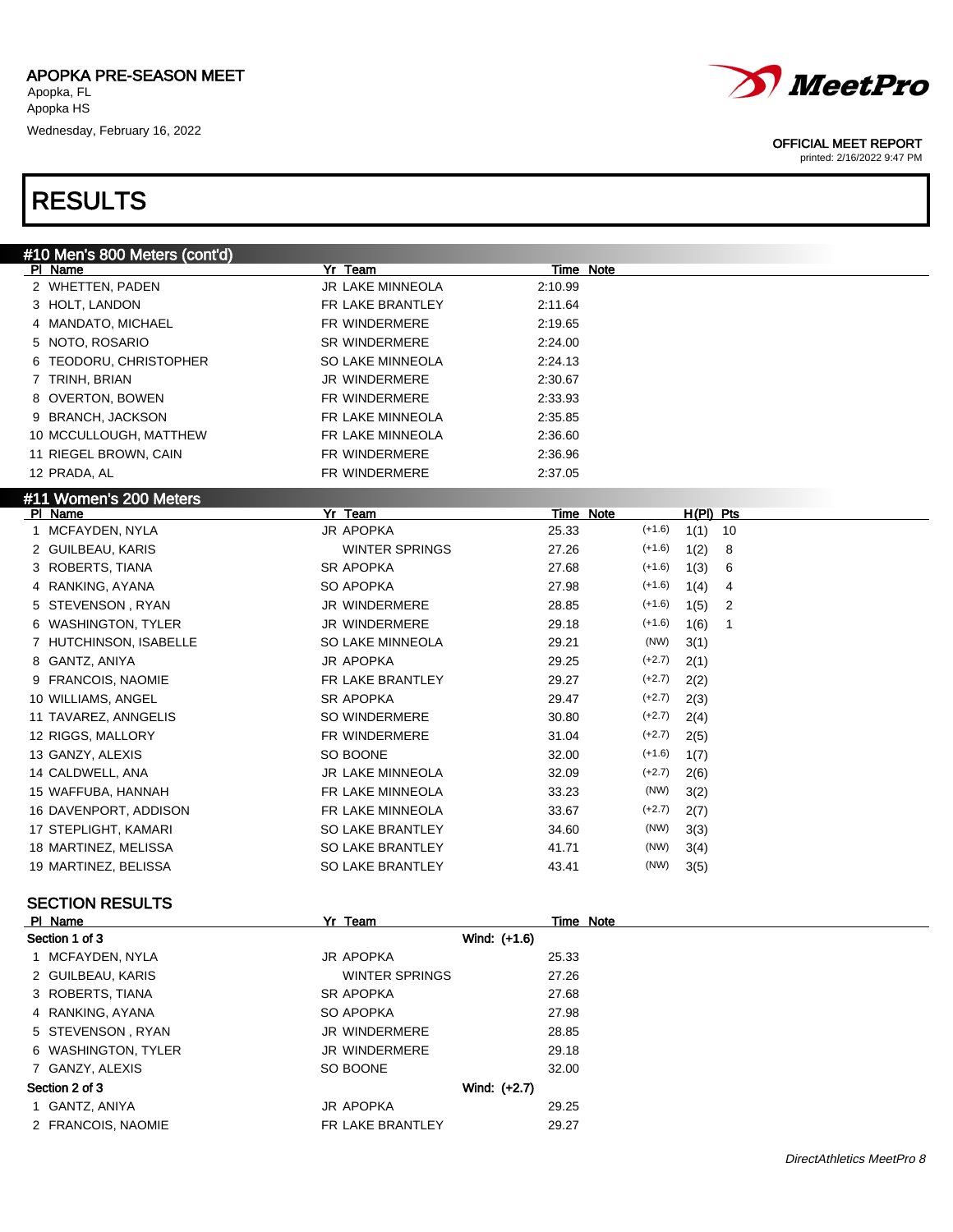

#### OFFICIAL MEET REPORT

printed: 2/16/2022 9:47 PM

# RESULTS

| #11 Women's 200 Meters (cont'd) |                         |                                 |  |
|---------------------------------|-------------------------|---------------------------------|--|
| PI Name                         | Yr Team                 | Time Note                       |  |
| 3 WILLIAMS, ANGEL               | <b>SR APOPKA</b>        | 29.47                           |  |
| 4 TAVAREZ, ANNGELIS             | SO WINDERMERE           | 30.80                           |  |
| 5 RIGGS, MALLORY                | FR WINDERMERE           | 31.04                           |  |
| 6 CALDWELL, ANA                 | <b>JR LAKE MINNEOLA</b> | 32.09                           |  |
| 7 DAVENPORT, ADDISON            | FR LAKE MINNEOLA        | 33.67                           |  |
| Section 3 of 3                  | Wind: (NW)              |                                 |  |
| 1 HUTCHINSON, ISABELLE          | SO LAKE MINNEOLA        | 29.21                           |  |
| 2 WAFFUBA, HANNAH               | FR LAKE MINNEOLA        | 33.23                           |  |
| 3 STEPLIGHT, KAMARI             | SO LAKE BRANTLEY        | 34.60                           |  |
| 4 MARTINEZ, MELISSA             | SO LAKE BRANTLEY        | 41.71                           |  |
| 5 MARTINEZ, BELISSA             | SO LAKE BRANTLEY        | 43.41                           |  |
| #12 Men's 200 Meters            |                         |                                 |  |
| PI Name                         | Yr Team                 | Time Note<br>$H(PI)$ Pts        |  |
| 1 HORNE, DONOVAN                | <b>SR APOPKA</b>        | $(+2.1)$<br>22.47<br>1(1)<br>10 |  |
| 2 BLAKE, JALEN                  | <b>WINTER SPRINGS</b>   | $(+2.1)$<br>22.68<br>1(2)<br>8  |  |
| 3 DARCELIN, NAJJI               | <b>SR APOPKA</b>        | $(+2.1)$<br>23.55<br>1(3)<br>6  |  |
| 4 COLE, ETHON                   | <b>JR LAKE MINNEOLA</b> | $(+1.0)$<br>23.61<br>2(1)<br>4  |  |
| 5 KNAUTH, BRAYLON               | <b>SO LAKE MINNEOLA</b> | 23.98<br>$(+1.6)$<br>3(1)<br>2  |  |
| BRITT, MALACHI<br>6             | <b>SR APOPKA</b>        | $(+1.0)$<br>24.07<br>2(2)<br>1  |  |
| 7 GOHO, JOSEPH                  | SO BOONE                | $(+1.6)$<br>24.10<br>3(2)       |  |
| 8 REED, ASHTON                  | <b>SR APOPKA</b>        | $(+1.0)$<br>24.50<br>2(3)       |  |
| 9 RAMOS, DAVID                  | <b>JR LAKE MINNEOLA</b> | $(+1.6)$<br>25.05<br>3(3)       |  |
| 10 WILLIAMS, NEHEMIAH           | SO WINDERMERE           | $(+2.1)$<br>25.15<br>1(4)       |  |
| 11 SANTIAGO, ADRIEL             | FR WINDERMERE           | $(+1.0)$<br>25.50<br>2(4)       |  |
| 12 GUTLAY, HAYDEN               | FR LAKE MINNEOLA        | $(+1.6)$<br>26.53<br>3(4)       |  |
| 13 GANTZ, JOSHUA                | FR APOPKA               | $(+1.0)$<br>26.65<br>2(5)       |  |
| 14 COLDSPRING, CHRISANTO        | SO LAKE BRANTLEY        | $(+1.0)$<br>26.90<br>2(6)       |  |
| 15 CRAYTON, HASANI              | FR LAKE BRANTLEY        | $(+1.6)$<br>27.48<br>3(5)       |  |
| 16 NORTHE, MICHAEL              | FR LAKE BRANTLEY        | $(+1.6)$<br>27.68<br>3(6)       |  |
| 17 AYALA, LUIS                  | SO LAKE BRANTLEY        | $(+1.0)$<br>27.84<br>2(7)       |  |
| <b>SECTION RESULTS</b>          |                         |                                 |  |
| PI Name                         | Yr Team                 | Time Note                       |  |
| $0$ aallan 1 af 9               | Mind. 1.24              |                                 |  |

| .                       |                         | .            |  |
|-------------------------|-------------------------|--------------|--|
| Section 1 of 3          |                         | Wind: (+2.1) |  |
| 1 HORNE, DONOVAN        | SR APOPKA               | 22.47        |  |
| 2 BLAKE, JALEN          | <b>WINTER SPRINGS</b>   | 22.68        |  |
| 3 DARCELIN, NAJJI       | <b>SR APOPKA</b>        | 23.55        |  |
| 4 WILLIAMS, NEHEMIAH    | SO WINDERMERE           | 25.15        |  |
| Section 2 of 3          |                         | Wind: (+1.0) |  |
| 1 COLE, ETHON           | <b>JR LAKE MINNEOLA</b> | 23.61        |  |
| 2 BRITT, MALACHI        | <b>SR APOPKA</b>        | 24.07        |  |
| 3 REED, ASHTON          | SR APOPKA               | 24.50        |  |
| 4 SANTIAGO, ADRIEL      | FR WINDERMERE           | 25.50        |  |
| 5 GANTZ, JOSHUA         | FR APOPKA               | 26.65        |  |
| 6 COLDSPRING, CHRISANTO | <b>SO LAKE BRANTLEY</b> | 26.90        |  |
| 7 AYALA, LUIS           | SO LAKE BRANTLEY        | 27.84        |  |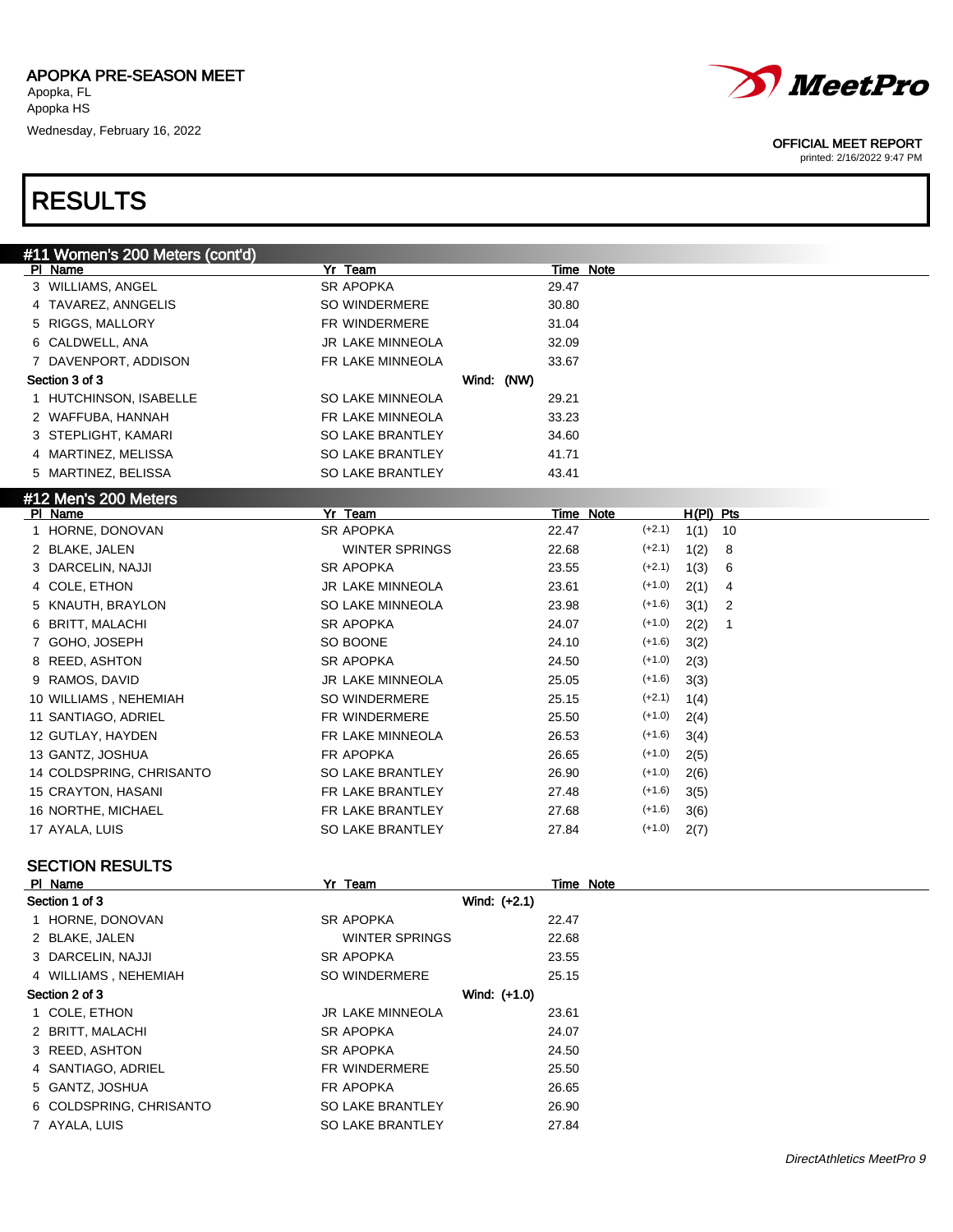



printed: 2/16/2022 9:47 PM

### RESULTS

| #12 Men's 200 Meters (cont'd) |                           |                      |           |
|-------------------------------|---------------------------|----------------------|-----------|
| PI Name                       | Yr Team                   | Time Note            |           |
| Section 3 of 3                | Wind: (+1.6)              |                      |           |
| 1 KNAUTH, BRAYLON             | <b>SO LAKE MINNEOLA</b>   | 23.98                |           |
| 2 GOHO, JOSEPH                | SO BOONE                  | 24.10                |           |
| 3 RAMOS, DAVID                | <b>JR LAKE MINNEOLA</b>   | 25.05                |           |
| 4 GUTLAY, HAYDEN              | FR LAKE MINNEOLA          | 26.53                |           |
| 5 CRAYTON, HASANI             | FR LAKE BRANTLEY          | 27.48                |           |
| 6 NORTHE, MICHAEL             | FR LAKE BRANTLEY          | 27.68                |           |
| #13 Women's 4 x 400m Relay    |                           |                      |           |
| PI Team<br>1 APOPKA (A)       |                           | Time Note<br>4:12.17 | Pts<br>10 |
| 1) MCFAYDEN, NYLA JR          | 2) SOTO, DEMARIS JR       |                      |           |
| 3) EUGENE, OLIVIA SO          |                           |                      |           |
| 2 WINTER SPRINGS (A)          | 4) FOWLER, HAILEY SR      | 4:14.50              | 8         |
|                               |                           |                      |           |
| 1) GIAMBALVO, ELLA            | 2) FLOWERS, NAOMI         |                      |           |
| 3) GUILBEAU, KARIS            | 4) WELLS, CAROLINE        |                      |           |
| 3 WINDERMERE (A)              |                           | 4:30.22              | 6         |
| 1) FITOS, KAELYNN SO          | 2) HARRIS, BRYANNA SO     |                      |           |
| 3) PERKINS, LAUREN SR         | 4) STEVENSON, RYAN JR     |                      |           |
| 4 LAKE MINNEOLA (A)           |                           | 4:40.14              | 4         |
| 1) BROWN, VICTORIA SO         | 2) HYPPOLITE, BREANNAH SR |                      |           |
| 3) HUTCHINSON, ISABELLE SO    | 4) MORRISON, SAMIYA JR    |                      |           |
| 5 WINDERMERE (B)              |                           | 4:49.59              |           |
| 1) DUDEK, CHARLOTTE FR        | 2) HARRIS, EMMA SR        |                      |           |
| 3) TAVAREZ, ANNGELIS SO       | 4) WASHINGTON, TYLER JR   |                      |           |
| 6 LAKE MINNEOLA (B)           |                           | 5:15.76              |           |
| 1) ROMANI, THAMIA SO          | 2) WILLIAMS, JASMINE FR   |                      |           |
| 3) ASEERE, AVA JR             | 4) CALDWELL, ANA JR       |                      |           |
|                               |                           |                      |           |

### #14 Men's 4 x 400m Relay

| PI Team                  |                         | Time Note | Pts |  |
|--------------------------|-------------------------|-----------|-----|--|
| 1 LAKE MINNEOLA (A)      |                         | 3:23.48   | 10  |  |
| 1) RUDOLPH, VALENTINO JR | 2) COLE, ETHON JR       |           |     |  |
| 3) AZCANO, TYLER SR      | 4) MAGLOIRE, KYEAURE SR |           |     |  |
| 2 WINDERMERE (A)         |                         | 3:27.81   | 8   |  |
| 1) NOTO, LUKE SO         | 2) NOTO, ROSARIO SR     |           |     |  |
| 3) TODD, MYLES SR        | 4) MIESAK, JOZEF FR     |           |     |  |
| 3 WINDERMERE (B)         |                         | 3:34.89   |     |  |
| 1) CAVALCANTI, ARTHUR SO | 2) ELAM, JULIAN SR      |           |     |  |
| 3) JOSEPH, AMIRE SR      | 4) NELL, ISAIAH SO      |           |     |  |
| 4 APOPKA (A)             |                         | 3:36.22   | 6   |  |
| 1) BROWN, KEANDRE SR     | 2) DARCELIN, NAJJI SR   |           |     |  |
| 3) REED, ASHTON SR       | 4) SMITH, JORDAN FR     |           |     |  |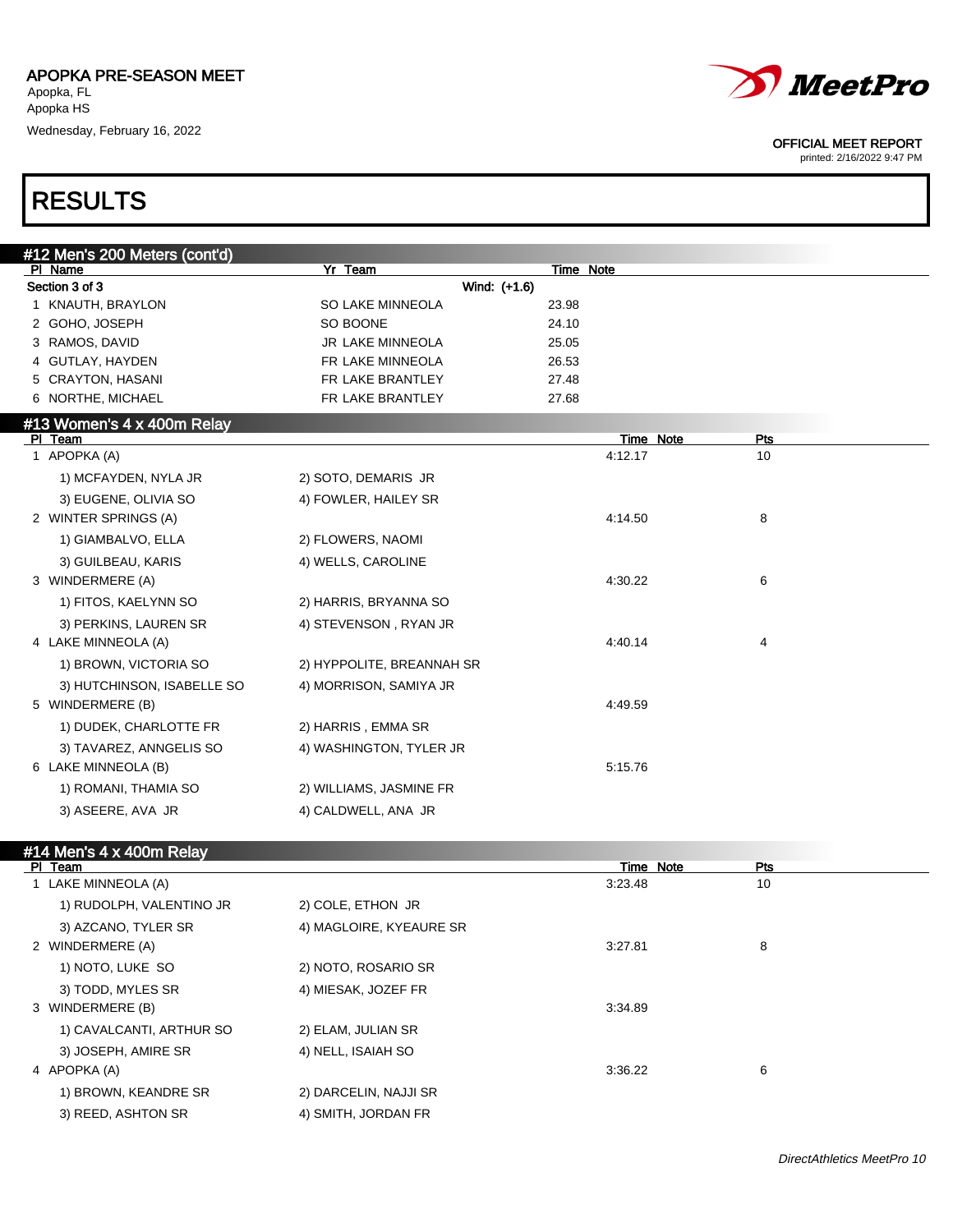

#### OFFICIAL MEET REPORT

printed: 2/16/2022 9:47 PM

### RESULTS

| #14 Men's 4 x 400m Relay (cont'd)               |  |
|-------------------------------------------------|--|
| Time Note<br>PI Team<br>Pts                     |  |
| 3:40.33<br>5 LAKE MINNEOLA (B)                  |  |
| 1) BOLDEN, TYSHONE JR<br>2) RAMOS, DAVID JR     |  |
| 4) CARRILLO, EMMANUEL JR<br>3) NIEMAN, QUINN JR |  |
| 6 BOONE (A)<br>3:51.27<br>$\overline{4}$        |  |
| 1) GOHO, JOSEPH SO<br>2) GRANDISON, SHAYNE      |  |
| 3) WESTBROOK, EXAVIAN<br>4) HORTON, RODERICK    |  |

### #15 Women's High Jump

| PI Name              | Yr Team            | <b>Mark</b>                | 1.32 | 1.37       | 1.42       | 1.47       | l.52 | 1.57       | Pts |
|----------------------|--------------------|----------------------------|------|------------|------------|------------|------|------------|-----|
| HARRIS, EMMA         | <b>SR WINDERME</b> | 1.52m 4' 11 <sup>3/4</sup> | P    |            | P          |            | O    | <b>XXX</b> | 10  |
| 2 BEREHAUSKY, DAWSON | FR LAKE BRANT      | 1.47m $4'9^{3/4}$          | O    |            | O          | XXO        | XXX  |            | 8   |
| 3 WILLIAMS, ANGEL    | <b>SR APOPKA</b>   | 1.42m $4'$ 7 $\frac{3}{4}$ | O    | XO         | XO         | <b>XXX</b> |      |            | 6   |
| 4 SIMPSON, ALEX      | <b>LAKE BRANT</b>  | 1.37m 4'6''                | O    |            | <b>XXX</b> |            |      |            | 3   |
| 4 WRIGHT, JAZMINE    | <b>JR APOPKA</b>   | 1.37m 4'6''                | O    |            | <b>XXX</b> |            |      |            | 3   |
| 6 GANTZ, ANIYA       | JR APOPKA          | 1.32m $4'4''$              |      | <b>XXX</b> |            |            |      |            | 0.5 |
| 6 PETERS, ARISSA     | JR LAKE MINNE      | 1.32m $4'4''$              |      | <b>XXX</b> |            |            |      |            | 0.5 |

### #16 Men's High Jump

| PI Name             | Yr Team              | <b>Mark</b>                               | 1.54 | l .59    | 1.64       | 1.69     | 1.74       | 1.79           | 1.84       | 1.89       | <b>Pts</b> |
|---------------------|----------------------|-------------------------------------------|------|----------|------------|----------|------------|----------------|------------|------------|------------|
| BROWN, KEANDRE      | <b>SR APOPKA</b>     | 1.89m $6'$ 21/4                           | P    | P        | P          |          | XO         | O              | XO         | $\circ$    | 10         |
| 2 BOLDEN, TYSHONE   | JR LAKE MINNE        | 1.84m <i>6' 01</i> ⁄2                     | P    |          | O          |          | O          | XO             | $\circ$    | <b>XXX</b> | 8          |
| 3 PARKER, ANTONIO   | SO APOPKA            | 1.79m $5'$ 10 <sup>1</sup> / <sub>2</sub> | O    |          | O          |          | O          | X <sub>O</sub> | <b>XXX</b> |            | 6          |
| 4 KITKO, IAN        | FR LAKE MINNE        | 1.74m $5'8\frac{1}{2}$                    | P    | XO       | XO         | XO       | O          | <b>XXX</b>     |            |            | 4          |
| 5 GIRTMAN, DEVIN    | SO APOPKA            | 1.69m 5′ 61⁄2                             | O    |          | O          | $\Omega$ | <b>XXX</b> |                |            |            | າ          |
| 6 ISOM, ETHAN       | FR LAKE MINNE        | 1.59m $5^{\prime}$ 21⁄2 .                 | O    | $\Omega$ | <b>XXX</b> |          |            |                |            |            |            |
| 7 WILLIAMS, MALACHI | <b>JR LAKE BRANT</b> | 1.59m $5'$ 21⁄2                           | XO.  | O        | <b>XXX</b> |          |            |                |            |            |            |
| 8 LEWIS, PRESTON    | <b>JR LAKE BRANT</b> | 1.59m $5'$ 21⁄2                           | O    | XC       | <b>XXX</b> |          |            |                |            |            |            |

### #17 Women's Long Jump

| PI Name               | Yr Team              | <b>Mark</b>             |      | Rnd 1       | Rnd 2       | Rnd 3       | Rnd 4 | Rnd 5 | Rnd 6 | Pts            |
|-----------------------|----------------------|-------------------------|------|-------------|-------------|-------------|-------|-------|-------|----------------|
| 1 HARRIS, EMMA        | <b>SR WINDERME</b>   | 5.04m $16'6'$           | (NW) | 4.80        | 4.69        | 5.04        |       |       |       | 10             |
| 2 BEREHAUSKY, DAWSON  | <b>FR LAKE BRANT</b> | 4.97m $16'3^{3}/4$      | (NW) | 4.97        | <b>FOUL</b> | 4.97        |       |       |       | 8              |
| 3 GRISSETT, TAMYA     | <b>LAKE BRANT</b>    | 4.89m $16'0\frac{1}{2}$ | (NW) | 4.57        | 4.89        | 4.42        |       |       |       | 6              |
| 4 OVERBY, NIA         | JR BOONE             | 4.80m 15' 9"            | (NW) | <b>FOUL</b> | 4.80        | 4.78        |       |       |       | $\overline{4}$ |
| 5 DRYDEN, HAIVEN      | <b>BOONE</b>         | 4.79m $15'8^{3/4}$      | (NW) | 4.76        | 4.79        | 4.19        |       |       |       | 2              |
| 6 GANTZ, ANIYA        | JR APOPKA            | 4.52m 14' 10"           | (NW) | 4.52        | <b>FOUL</b> | <b>FOUL</b> |       |       |       |                |
| 7 WRIGHT, JAZMINE     | JR APOPKA            | $4.47m$ $14'8''$        | (NW) | 4.47        | <b>FOUL</b> | 4.35        |       |       |       |                |
| 8 PERKINS, LAUREN     | <b>SR WINDERME</b>   | 4.39m $14'5''$          | (NW) | 4.39        | 4.07        | <b>FOUL</b> |       |       |       |                |
| 9 WASHINGTON, TYLER   | JR WINDERME          | 4.18m $13'8^{3}/4$      | (NW) | 4.18        |             |             |       |       |       |                |
| 10 DAVENPORT, ADDISON | FR LAKE MINNE        | 3.68m $12'1''$          | (NW) | <b>FOUL</b> | 3.68        | <b>FOUL</b> |       |       |       |                |

| #18 Men's Long Jump |                      |                                           |      |       |       |             |       |       |       |           |    |
|---------------------|----------------------|-------------------------------------------|------|-------|-------|-------------|-------|-------|-------|-----------|----|
| PI Name             | Team                 | Mark                                      |      | Rnd 1 | Rnd 2 | Rnd 3       | Rnd 4 | Rnd 5 | Rnd 6 | F(PI) Pts |    |
| BROWN, KEANDRE      | <b>SR APOPKA</b>     | 6.45m $21'2''$                            | (NW) | 6.34  | 6.45  | <b>FOUL</b> |       |       |       | 1(1)      | 10 |
| 2 DAVIS, JADLEN     | <b>SO LAKE BRANT</b> | 6.39m $20'$ 11 <sup>3/4</sup> (NW) $\Box$ |      | 6.39  | 4.10  | 4.40        |       |       |       | 2(1)      | 8  |

DirectAthletics MeetPro 11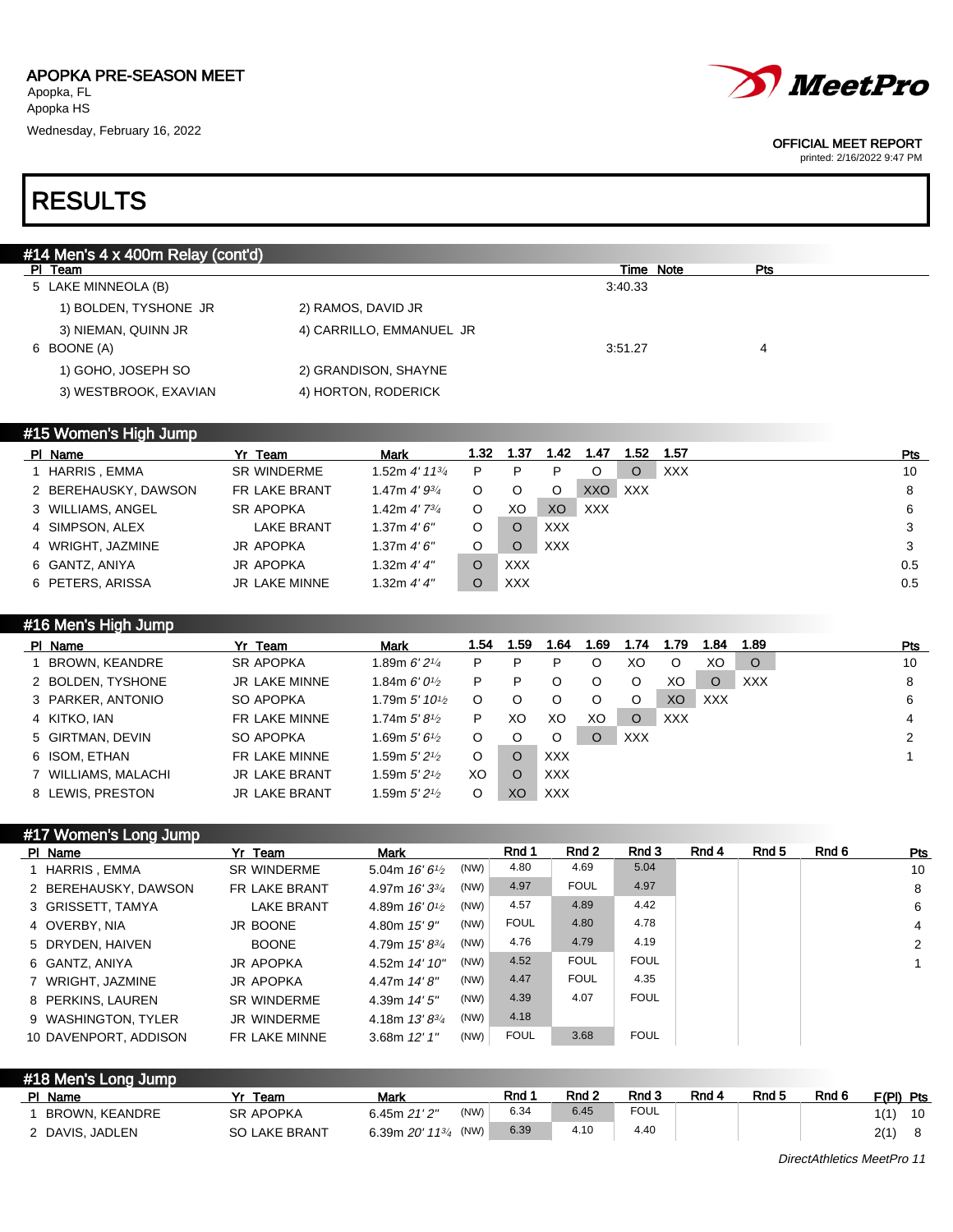| #18 Men's Long Jump (cont'd) |                      |                                                   |             |             |             |       |       |       |           |                |
|------------------------------|----------------------|---------------------------------------------------|-------------|-------------|-------------|-------|-------|-------|-----------|----------------|
| PI Name                      | Yr Team              | Mark                                              | Rnd 1       | Rnd 2       | Rnd 3       | Rnd 4 | Rnd 5 | Rnd 6 | F(PI) Pts |                |
| 3 MAGLOIRE, KYEAURE          | <b>SR LAKE MINNE</b> | (NW)<br>6.24m $20'$ 5 $\frac{3}{4}$               | 6.24        | 6.10        | <b>FOUL</b> |       |       |       | 1(2)      | - 6            |
| 4 PARKER, ANTONIO            | SO APOPKA            | (NW)<br>6.18m $20'3^{1/2}$                        | 6.18        | 5.68        |             |       |       |       | 1(3)      | 4              |
| 5 ORTIZ, RALPH               | <b>SR LAKE MINNE</b> | 6.09m $19'$ $11^{3/4}$ (NW)                       | 5.90        | 5.30        | 6.09        |       |       |       | 3(1)      | $\overline{2}$ |
| 6 WALDEN, ANTWAN             | <b>SR LAKE MINNE</b> | (NW)<br>6.00m $19'8\frac{1}{4}$                   | 6.00        | <b>FOUL</b> | 5.85        |       |       |       | 3(2)      | $\overline{1}$ |
| 7 RAMOS, DAVID               | <b>JR LAKE MINNE</b> | (NW)<br>5.89m 19' 4"                              | 5.89        | 5.82        | 5.72        |       |       |       | 3(3)      |                |
| 8 MIZELL, ISAIAH             | FR BOONE             | (NW)<br>5.62m 18' 5 <sup>1/4</sup>                | 4.88        | 5.48        | 5.62        |       |       |       | 1(4)      |                |
| 10 JONES, MALACHI            | SO BOONE             | (NW)<br>5.39m 17' 8 <sup>1/4</sup>                | <b>FOUL</b> | 5.28        | 5.39        |       |       |       | 1(6)      |                |
| 11 ELLENBACK, LUKE           | <b>JR WINDERME</b>   | (NW)<br>5.37m 17' 7 <sup>1</sup> / <sub>2</sub>   | <b>FOUL</b> | 5.37        | 5.32        |       |       |       | 2(2)      |                |
| 12 ISOM, ETHAN               | FR LAKE MINNE        | (NW)<br>5.29m 17' 41/4                            | 5.29        | 5.00        |             |       |       |       | 2(3)      |                |
| 13 ELAM, JULIAN              | SR WINDERME          | (NW)<br>5.19m $17'0\frac{1}{2}$                   | <b>FOUL</b> | <b>FOUL</b> | 5.19        |       |       |       | 2(4)      |                |
| 14 WILLIAMS, MALACHI         | <b>JR LAKE BRANT</b> | 5.15m $16'$ $10^{3/4}$ (NW)                       | <b>FOUL</b> | 5.15        | 4.89        |       |       |       | 3(4)      |                |
| 15 LEWIS, PRESTON            | <b>JR LAKE BRANT</b> | (NW)<br>5.10m $16' 8^{3/4}$                       | 4.49        | 5.10        | 4.21        |       |       |       | 3(5)      |                |
| 16 BARFIELD, OLIVER          | FR LAKE BRANT        | (NW)<br>4.95m $16'3''$                            | 4.95        | 4.62        | 4.85        |       |       |       | 2(5)      |                |
| 17 HOLYCROSS, RICHARD        | <b>SR WINDERME</b>   | (NW)<br>4.91m $16'1\frac{1}{2}$                   | <b>FOUL</b> | <b>FOUL</b> | 4.91        |       |       |       | 2(6)      |                |
| 18 WILLITS, KENNETH          | <b>SO LAKE BRANT</b> | (NW)<br>4.69m 15' 43/4                            | 4.69        | 4.57        | 4.30        |       |       |       | 1(7)      |                |
| 19 COLDSPRING, CHRISANTO     | <b>SO LAKE BRANT</b> | (NW)<br>3.01m $9'$ 10 <sup>1</sup> / <sub>2</sub> | 3.01        | <b>FOUL</b> | <b>FOUL</b> |       |       |       | 2(7)      |                |

FLIGHT RESULTS

| PI Name                 | Yr Team              | Mark                                              | Rnd 1       | Rnd 2       | Rnd 3       | Rnd 4 | Rnd 5 | Rnd 6 |
|-------------------------|----------------------|---------------------------------------------------|-------------|-------------|-------------|-------|-------|-------|
| Flight 1 of 3           |                      |                                                   |             |             |             |       |       |       |
| 1 BROWN, KEANDRE        | <b>SR APOPKA</b>     | (NW)<br>6.45m 21' 2"                              | 6.34        | 6.45        | <b>FOUL</b> |       |       |       |
| 2 MAGLOIRE, KYEAURE     | <b>SR LAKE MINNE</b> | (NW)<br>6.24m $20'$ 5 $\frac{3}{4}$               | 6.24        | 6.10        | <b>FOUL</b> |       |       |       |
| 3 PARKER, ANTONIO       | SO APOPKA            | (NW)<br>6.18m $20'3^{1/2}$                        | 6.18        | 5.68        |             |       |       |       |
| 4 MIZELL, ISAIAH        | FR BOONE             | (NW)<br>5.62m 18' 51/4                            | 4.88        | 5.48        | 5.62        |       |       |       |
| 6 JONES, MALACHI        | SO BOONE             | (NW)<br>5.39m 17' 81/4                            | <b>FOUL</b> | 5.28        | 5.39        |       |       |       |
| 7 WILLITS, KENNETH      | SO LAKE BRANT        | (NW)<br>4.69m $15'$ 4 $\frac{3}{4}$               | 4.69        | 4.57        | 4.30        |       |       |       |
| Flight 2 of 3           |                      |                                                   |             |             |             |       |       |       |
| 1 DAVIS, JADLEN         | <b>SO LAKE BRANT</b> | 6.39m 20' 1134 (NW)                               | 6.39        | 4.10        | 4.40        |       |       |       |
| 2 ELLENBACK, LUKE       | <b>JR WINDERME</b>   | (NW)<br>5.37m 17' 7 <sup>1</sup> / <sub>2</sub>   | <b>FOUL</b> | 5.37        | 5.32        |       |       |       |
| 3 ISOM, ETHAN           | FR LAKE MINNE        | (NW)<br>5.29m 17' 41/4                            | 5.29        | 5.00        |             |       |       |       |
| 4 ELAM, JULIAN          | <b>SR WINDERME</b>   | (NW)<br>5.19m $17'0\frac{1}{2}$                   | <b>FOUL</b> | <b>FOUL</b> | 5.19        |       |       |       |
| 5 BARFIELD, OLIVER      | FR LAKE BRANT        | (NW)<br>4.95m 16'3"                               | 4.95        | 4.62        | 4.85        |       |       |       |
| 6 HOLYCROSS, RICHARD    | <b>SR WINDERME</b>   | (NW)<br>4.91m 16' 1 <sup>1</sup> / <sub>2</sub>   | <b>FOUL</b> | <b>FOUL</b> | 4.91        |       |       |       |
| 7 COLDSPRING, CHRISANTO | <b>SO LAKE BRANT</b> | (NW)<br>3.01m $9'$ 10 <sup>1</sup> / <sub>2</sub> | 3.01        | <b>FOUL</b> | <b>FOUL</b> |       |       |       |
| Flight 3 of 3           |                      |                                                   |             |             |             |       |       |       |
| 1 ORTIZ, RALPH          | <b>SR LAKE MINNE</b> | 6.09m $19'$ $11^{3/4}$ (NW)                       | 5.90        | 5.30        | 6.09        |       |       |       |
| 2 WALDEN, ANTWAN        | <b>SR LAKE MINNE</b> | (NW)<br>6.00m 19' 81/4                            | 6.00        | <b>FOUL</b> | 5.85        |       |       |       |
| 3 RAMOS, DAVID          | <b>JR LAKE MINNE</b> | (NW)<br>5.89m 19' 4"                              | 5.89        | 5.82        | 5.72        |       |       |       |
| 4 WILLIAMS, MALACHI     | <b>JR LAKE BRANT</b> | 5.15m $16' 10^{3/4}$ (NW)                         | <b>FOUL</b> | 5.15        | 4.89        |       |       |       |
| 5 LEWIS, PRESTON        | <b>JR LAKE BRANT</b> | (NW)<br>5.10m $16' 8^{3/4}$                       | 4.49        | 5.10        | 4.21        |       |       |       |
| #19 Women's Shot Put    |                      |                                                   |             |             |             |       |       |       |

| $1.19$ . The motive of the contract of $\sim$ |                      |                     |       |       |       |             |       |       |             |    |
|-----------------------------------------------|----------------------|---------------------|-------|-------|-------|-------------|-------|-------|-------------|----|
| PI Name                                       | Team                 | Mark                | Rnd 1 | Rnd 2 | Rnd 3 | Rnd 4       | Rnd 5 | Rnd 6 | $F(PI)$ Pts |    |
| WILLIAMS, ZAIRE                               | <b>SR LAKE MINNE</b> | 11.30m 37' 1"       | 11.30 | 10.04 | 9.60  | <b>FOUL</b> |       |       |             | 10 |
| 2 BROWN, U'NITEE                              | WINTER SP            | $9.78m$ $32'1''$    | 9.38  | 9.78  | 8.87  | <b>FOUL</b> |       |       | 1(2)        |    |
| 3 SIMON, NAMONIE                              | <b>SO LAKE MINNE</b> | $9.42m$ $30'$ $11"$ | 9.42  | 8.17  | 9.08  | 8.20        |       |       | 1(3)        |    |
| 4 ROBERTS, DEJA                               | SO LAKE MINNE        | $9.22m$ $30'$ $3"$  | 8.16  | 9.22  | 8.69  | 8.69        |       |       | 2(1)        | 4  |

OFFICIAL MEET REPORT

printed: 2/16/2022 9:47 PM

DirectAthletics MeetPro 12

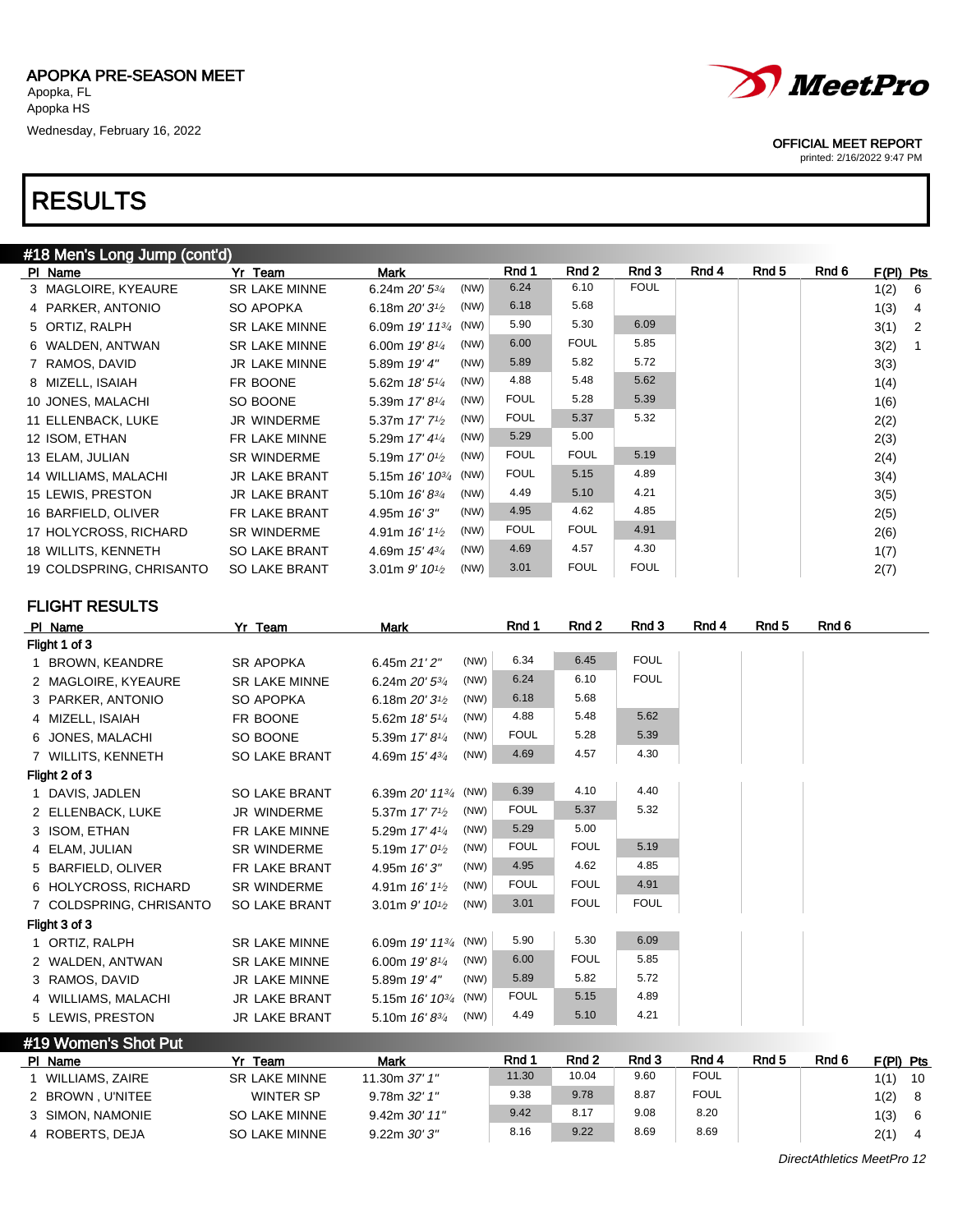| #19 Women's Shot Put (cont'd) |                      |                              |             |       |       |       |       |       |             |                            |
|-------------------------------|----------------------|------------------------------|-------------|-------|-------|-------|-------|-------|-------------|----------------------------|
| PI Name                       | Yr Team              | <b>Mark</b>                  | Rnd 1       | Rnd 2 | Rnd 3 | Rnd 4 | Rnd 5 | Rnd 6 | $F(PI)$ Pts |                            |
| 5 BECKFORD, CAMYA             | <b>SR APOPKA</b>     | 7.93m 26' 01/4               | 7.38        | 7.40  | 7.42  | 7.93  |       |       | 1(4)        | $\overline{\phantom{0}}^2$ |
| 6 SMITH, GABRIELLE            | <b>SR LAKE MINNE</b> | 7.90m 25' 11"                | 7.90        | 7.20  | 6.13  | 6.18  |       |       | 1(5)        | $\blacksquare$             |
| 7 HORNUNG, KARLYNN            | JR LAKE MINNE        | 7.85m 25' 91/4               | 7.40        | 7.42  | 7.85  | 6.96  |       |       | 2(2)        |                            |
| 8 MERTHIE, TA'KYAH            | <b>SR APOPKA</b>     | 7.11m 23'4''                 | 6.86        | 6.76  | 6.89  | 7.11  |       |       | 1(6)        |                            |
| 9 MANN, MACKENZIE             | FR WINDERME          | 6.28m $20'$ 7 <sup>1/4</sup> | 6.24        | 6.28  | 5.71  | 5.84  |       |       | 2(3)        |                            |
| 10 PARDO, ANGELA              | <b>SR WINDERME</b>   | 5.93m $19'5\frac{1}{2}$      | <b>FOUL</b> | 5.93  | 5.81  | 5.47  |       |       | 2(4)        |                            |
| 11 PERSUAD, ARIANA            | <b>SR WINDERME</b>   | 5.86m $19'2^{3/4}$           | <b>FOUL</b> | 5.35  | 5.79  | 5.86  |       |       | 2(5)        |                            |
| <b>BROOKINS, DEJVA</b>        | JR WINDERME          | NM                           |             |       |       |       |       |       |             |                            |
|                               |                      |                              |             |       |       |       |       |       |             |                            |

FLIGHT RESULTS

| PI Name                | Yr Team              | Mark                         | Rnd 1       | Rnd 2 | Rnd 3 | Rnd 4       | Rnd 5 | Rnd 6 |
|------------------------|----------------------|------------------------------|-------------|-------|-------|-------------|-------|-------|
| Flight 1 of 2          |                      |                              |             |       |       |             |       |       |
| 1 WILLIAMS, ZAIRE      | <b>SR LAKE MINNE</b> | 11.30m 37' 1"                | 11.30       | 10.04 | 9.60  | <b>FOUL</b> |       |       |
| 2 BROWN, U'NITEE       | WINTER SP            | 9.78m 32' 1''                | 9.38        | 9.78  | 8.87  | <b>FOUL</b> |       |       |
| 3 SIMON, NAMONIE       | SO LAKE MINNE        | $9.42m$ $30'$ $11"$          | 9.42        | 8.17  | 9.08  | 8.20        |       |       |
| 4 BECKFORD, CAMYA      | <b>SR APOPKA</b>     | 7.93m $26'0\frac{1}{4}$      | 7.38        | 7.40  | 7.42  | 7.93        |       |       |
| 5 SMITH, GABRIELLE     | <b>SR LAKE MINNE</b> | 7.90m 25' 11"                | 7.90        | 7.20  | 6.13  | 6.18        |       |       |
| 6 MERTHIE, TA'KYAH     | <b>SR APOPKA</b>     | 7.11m 23'4''                 | 6.86        | 6.76  | 6.89  | 7.11        |       |       |
| <b>BROOKINS, DEJVA</b> | JR WINDERME          | NM                           |             |       |       |             |       |       |
| Flight 2 of 2          |                      |                              |             |       |       |             |       |       |
| 1 ROBERTS, DEJA        | <b>SO LAKE MINNE</b> | $9.22m$ $30'$ $3"$           | 8.16        | 9.22  | 8.69  | 8.69        |       |       |
| 2 HORNUNG, KARLYNN     | JR LAKE MINNE        | 7.85m 25' 914                | 7.40        | 7.42  | 7.85  | 6.96        |       |       |
| 3 MANN, MACKENZIE      | FR WINDERME          | 6.28m $20'$ 7 <sup>1/4</sup> | 6.24        | 6.28  | 5.71  | 5.84        |       |       |
| 4 PARDO, ANGELA        | <b>SR WINDERME</b>   | 5.93m $19'5\frac{1}{2}$      | <b>FOUL</b> | 5.93  | 5.81  | 5.47        |       |       |
| 5 PERSUAD, ARIANA      | <b>SR WINDERME</b>   | 5.86m 19' 23/4               | <b>FOUL</b> | 5.35  | 5.79  | 5.86        |       |       |

| #20 Men's Shot Put      |                      |                             |             |             |             |             |       |       |                |
|-------------------------|----------------------|-----------------------------|-------------|-------------|-------------|-------------|-------|-------|----------------|
| PI Name                 | Yr Team              | Mark                        | Rnd 1       | Rnd 2       | Rnd 3       | Rnd 4       | Rnd 5 | Rnd 6 | Pts            |
| 1 STAPLETON, AMARI      | <b>SR LAKE MINNE</b> | 11.71 $m$ 38' 5"            | <b>FOUL</b> | 11.63       | 11.57       | 11.71       |       |       | 10             |
| 2 GUTLAY, HAYDEN        | FR LAKE MINNE        | 9.45m 31'0''                | 9.31        | 9.09        | 9.45        | 9.10        |       |       | 8              |
| 3 GARCIA-RIVERO, JAVIER | JR WINDERME          | 9.09m 29'10''               | 9.09        | 8.87        | 8.76        | <b>FOUL</b> |       |       | -6             |
| 4 ROSIER, ANTHONY       | SO WINDERME          | 8.96m $29'$ 4 $\frac{3}{4}$ | 8.96        | 8.93        | 8.48        | <b>FOUL</b> |       |       | $\overline{4}$ |
| 5 KLIER-ENOS, ANTHONY   | FR WINDERME          | 8.72m 28' 71/2              | <b>FOUL</b> | 8.72        | <b>FOUL</b> | <b>FOUL</b> |       |       | 2              |
| 6 LAMOUR, TSAR          | FR WINDERME          | 8.30m 27' 23/4              | 7.53        | 8.06        | 8.30        | 7.89        |       |       |                |
| 7 KEITH, DE'MARI        | FR LAKE MINNE        | 8.03m $26'$ 4 $\frac{1}{4}$ | <b>FOUL</b> | 7.18        | 8.03        | 7.49        |       |       |                |
| 8 BACARDI, JOSE         | FR LAKE BRANT        | 7.27m 23' 101/4             | <b>FOUL</b> | 7.27        | 6.78        | 6.82        |       |       |                |
| 9 GONZALEZ, MICHEAL     | FR LAKE BRANT        | 6.45m $21'2''$              | 6.24        | <b>FOUL</b> | 5.67        | 6.45        |       |       |                |

| <b>Men's Scores</b> |                       |             |       |
|---------------------|-----------------------|-------------|-------|
| <b>PI</b>           | Team                  | Code        | Score |
| 1                   | Lake Minneola         | LMIN        | 95    |
| $\mathbf{2}$        | Apopka                | <b>APOP</b> | 86    |
| $\mathbf{3}$        | Boone                 | <b>BOON</b> | 52    |
| 3                   | Windermere            | <b>WMHS</b> | 52    |
| 5                   | Lake Brantley         | LBRN        | 12    |
| 6                   | <b>Winter Springs</b> | <b>WSPR</b> | 10    |



#### OFFICIAL MEET REPORT